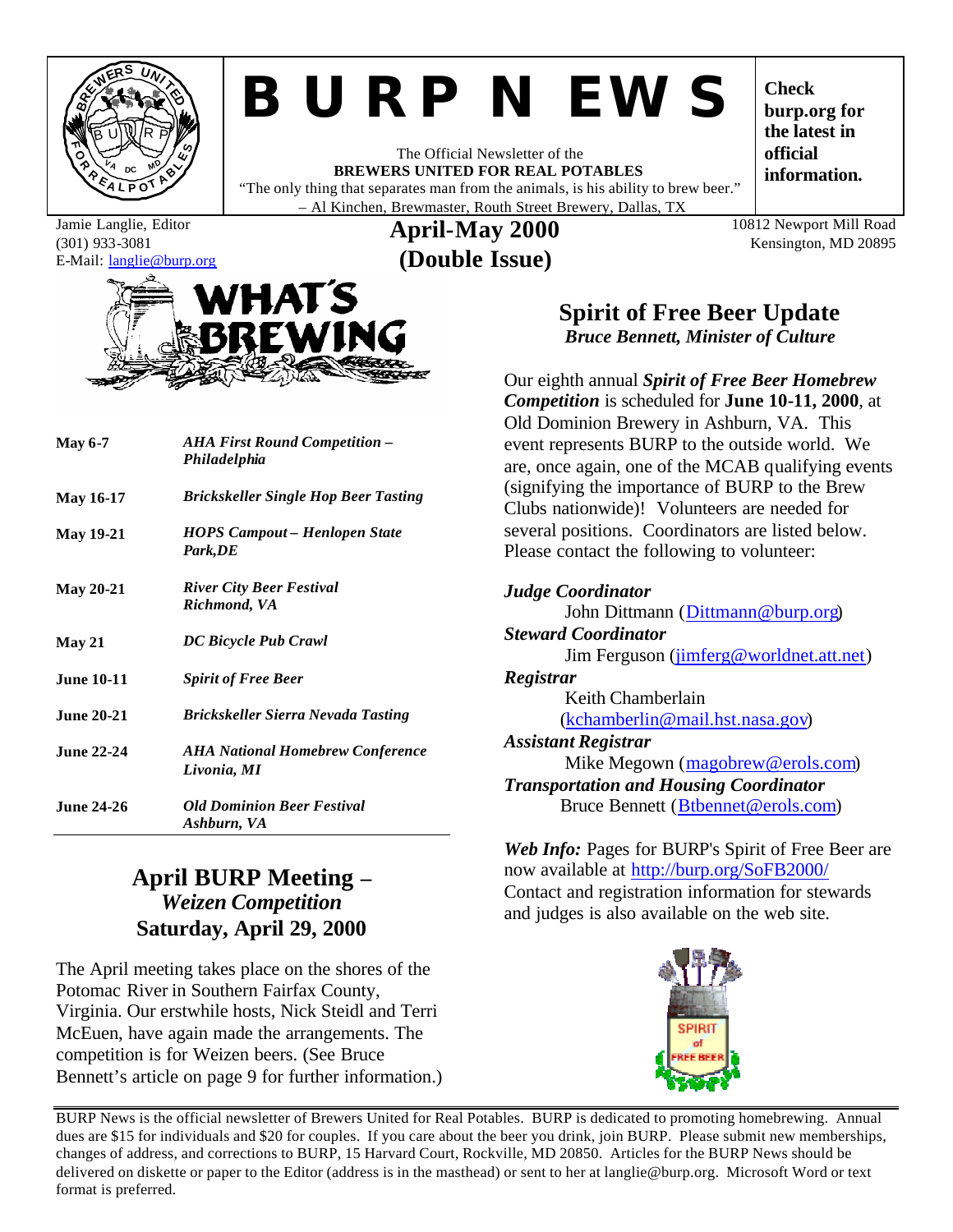# **Are You Down With OTT? Well, You Know Me…**

*Bill Newman, BURP Man About Town*

# *Dateline: Monday, April 10, Gaithersburg (a small hamlet in Maryland, foreign to many BURP'ers)*

What it's not: Old Town Tavern. What it is: **Summit Station** and a darn good time. For Christine and I, it just felt good to be back in what we consider to be our "local." With all the familiar (and chewing/drinking) faces, it felt like home - especially if you've ever had a bunch of BURP'ers at your home!

**Summit Station** hosted a dinner and beer tasting wrapped around a **Charlie Papazian** visit. But, to me, it felt like fine dining, good conversations, tasty local beer, old friends, with a bit of Papazian-style story telling as a garnish. Let me explain:

**BrewMaster's** (the OTHER homebrew store), **White Labs**, **Summit Station/Bre wer's Alley**, **Briess Malt**, **Crosby & Baker**, **Bob Frank** (one of the VERY early BURP'ers and the proprietor of **The Flying Barrel** in Frederick) and others sponsored and organized this fun night. For those who DON'T remember, **Brewer's Alley** (a great brewpub up in Frederick, well worth the visit) purchased Old Town Tavern, made some modifications (added some beers, reworked the menu, and tweaked the outdoor deck) and renamed it "**Summit Station**." From the outside, it looks the same. On the inside, the chalkboard now contains a Smoked Porter and a Kolsch in addition to some of the other delicious beer offerings. **Phil Bowers**, president/owner of this conglomerate; along with brewers **Tom Flores** (Brewer's Alley) and **Joe Kalish** (Summit Station) are working together to make this a place to hang out for people who like good beer and good food. I think that they are succeeding.

Tom kicked things off by telling a little of the history of the 'marriage' and pointed out some of the regular and seasonal beers. Good news: Brewer's Alley's fine Dunkelweizen may soon be making an appearance closer to home. Can fine firkins be filled farther in the future?

Then Joe Kalish stepped in and hustled up the grub. He introduced the meal course by course and gave a brief overview of the beer that went with each course (details below). In a fun way, he weaved in some of HIS history (he is a second-generation brewer familiar with the regional beers of Western Pennsylvania) and the history of the area (most of the beers are named after local people and places).

How good was the food? Here we go: We started with *Jumbo Lump Crab-Vindaloo Curried Corn Chowder with Cilantro Infusion*, *Smoked Salmon Bacon and Spring Onion*. This soup-like dish had a late spicy heat so it was wellmatched with the *Kolsch*. The Kolsch had low carbonation but was quite bright. It was the favorite beer of the night from one of the folks at our table and third best from most of the others. The brewer noted that he was disappointed in the conditioning, but all glasses were quickly drained.

Next up was the *Irvington Pale Ale*, named for Billy King (of King's Farm - the new, large housing development just off of I-270) who was "verbally instrumental" in getting this brewpub started in the early 1990's according to Joe Kalish. The hop freshness was obvious so no one was surprised when Joe hinted at the dry-hopping and the approximately 40 IBU's from the Cascade and the Chinook. This was the favorite beer of all but the nonhopheads (yes, I saw ONE). This just spared everyone's appetite for the (deep breath) *Locally-Produced Goat's Cheese in Pistachio Crust, Panache of Exotic Lettuces, Fresh Orange, House made Rice Cake Croutons, Black Truffle Vinaigrette and 100-year-old Balsamic Vinegar Drizzle*. This was a super salad with a raisiny dressing with interesting contrasts of flavors and textures (in other words, we ate this one fast, too).

From here, it was on to the main course: *Dry-Aged Barrel Cut Prime Beef Tenderloin, Bavarian Black Forest Ham, Roquefort-Sweet Pea Tart, Crispy Smoked Gulf Oyster Fritter, and Roasted Lobster Glaze*. The meat practically melted in my mouth. The oyster fritter had just a hint of smoke and crunched on the outside. And the tart was hard to figure out but disappeared after minor investigation. This dish did not go so quickly --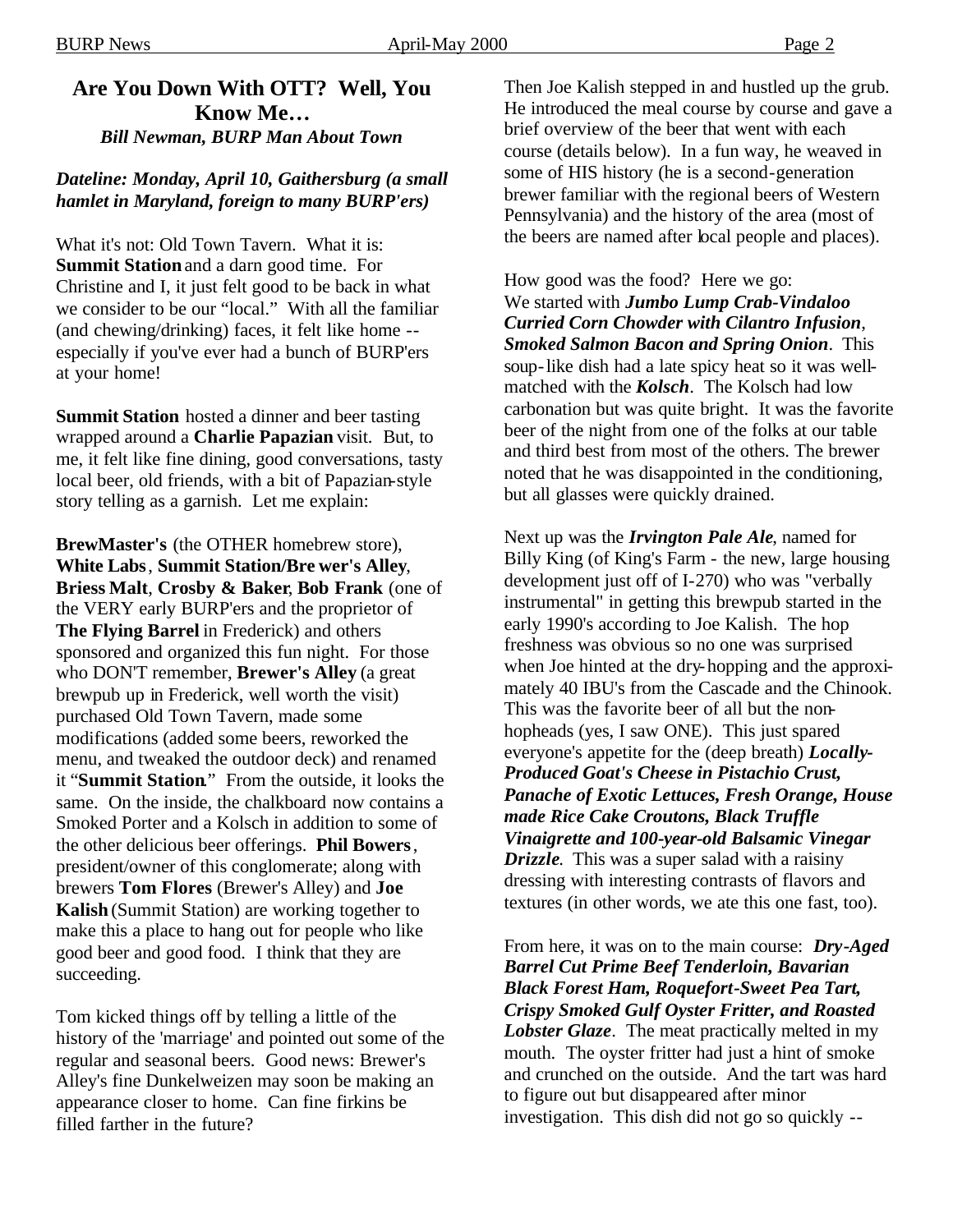there was a LOT of food. Thank goodness we had the 7.2% *Centennial* to wash it down with! This beer, brewed every 100 batches, was similar to, albeit bigger than the pale ale. But the pale ale had better balance and tasted fresher.

By now, I saw plenty of smiles floating around so I knew dessert was on the way. The whole table agreed that the *Imperial Stout* served with this course emphasized the chocolate in the cake (whoops, I *mean Flourless Chocolate Nut Brown Decadence Torte with Mango Coulis and Fresh Raspberry Painting* - you should of heard Joe try to say THAT). This rich dessert deserved a rich beer. I thought that the I. Stout was a bit thin, unbalanced and metallic. Most folks thought it was decent but tasted better WITH the chocolate.

Right about this time, I realized why I was having so much fun: Great food, familiar (to me) beers and location, and a great crowd: I saw Rueben and Judy and Matt from Brew Master's over at one table with Chris Mueller from White Labs (had a fun talk with him about their different strains of yeast and homebrewing). Bill and Wendy were seated with the Langlies (Paul, Jamie, & Kai) and Trish Koch at the main table with Charlie Papazian and his wife. And we had the fun table right at the front with Deb Parshall, Bob Cooke, Bill Lawrence, (of GABS and the Montgomery County Fair competition) Kathy Koch, Alison Skeel, my friend Gregg Weisz (down from Boston, wondering if BURP'ers do this kind of thing EVERY night), Christie and myself. We compared our comments on the beer, the brewpub, the food, and the OTHER tables (we've got spirit, yes we do…).

Then it was time for Charlie to talk. And the BURP magic continued: He talked about home-brewing in the "old days" and *kept checking* with our own Bill Ridgely! I was laughing every time Charlie said "Things were tough for homebrewers back in the 70's, right, Bill?" Then, Charlie held up this old, raggedy, thin paperback - it was one of the original printings of his homebrew book (complete with Aleford, the turkey). And it belonged to Bill! I didn't even know that they had ink back then… (rimshot)

Papazian touched on the state of craft brewing internationally. He had been in Japan to help pass microbrewing laws there 5 years ago, and now they have 30 to 40 craft breweries. He noted that Italy is just getting off the ground -- reminding him of the U.S. 15 years ago.

From craft brewing, he segued into home-brewing. He started brewing in 1970 and fondly remembered (with Ridge ly's help) 69 cent six-packs of Ballantine. At that time, AHA memberships were \$4 a year and \$50 for the Lifetime membership (Bill noted that back then that he "couldn't afford the \$50" and Charlie responded "Me neither!") He still brews 5-gallon batches working with a pot on the stove because he likes brewing the small batches and smelling the wort -- as well as having beer ready to go in 3 to 4 hours.

He told a story about the time he was invited to St. Louis to speak at A-B on home-brewing. He offered to bring some home brew and asked how much they would need. The answer? "60 gallons should do it. And Ball will can it for you." He was a bit startled and decided on a Scottish Ale and a bock. So, he fired up the brewpot, threw in some extract and some grains "to make it bocky". Surely, his neighbors were pretty surprised when the A-B truck "showed up at my door with a 2-wheeler to take my beer to St. Louis!"

At the end, Charlie offered to sign books and magazines and some AHA glasses as he made a plug for AHA (and gave away a coupon for free White Labs yeast for each new sign up). Our own Martin Morse Wooster asked Charlie to comment on his weirdest beer. Charlie noted that the alcoholic root beer (Mack Jack Root Beer) he made in 1974 from an article in *Mother Earth* is most memorable (ask your fellow BURP'ers to retell the story of the massively gushing bottles). And, yes, he really does go have Mead up on the Mountain almost every year -- he has a buried a case (or 2? He lost the first one and now has a map!) of the prickly pear cactus mead up on an un-named mountain in Colorado and wanders up there regularly to pop one open and think about beer.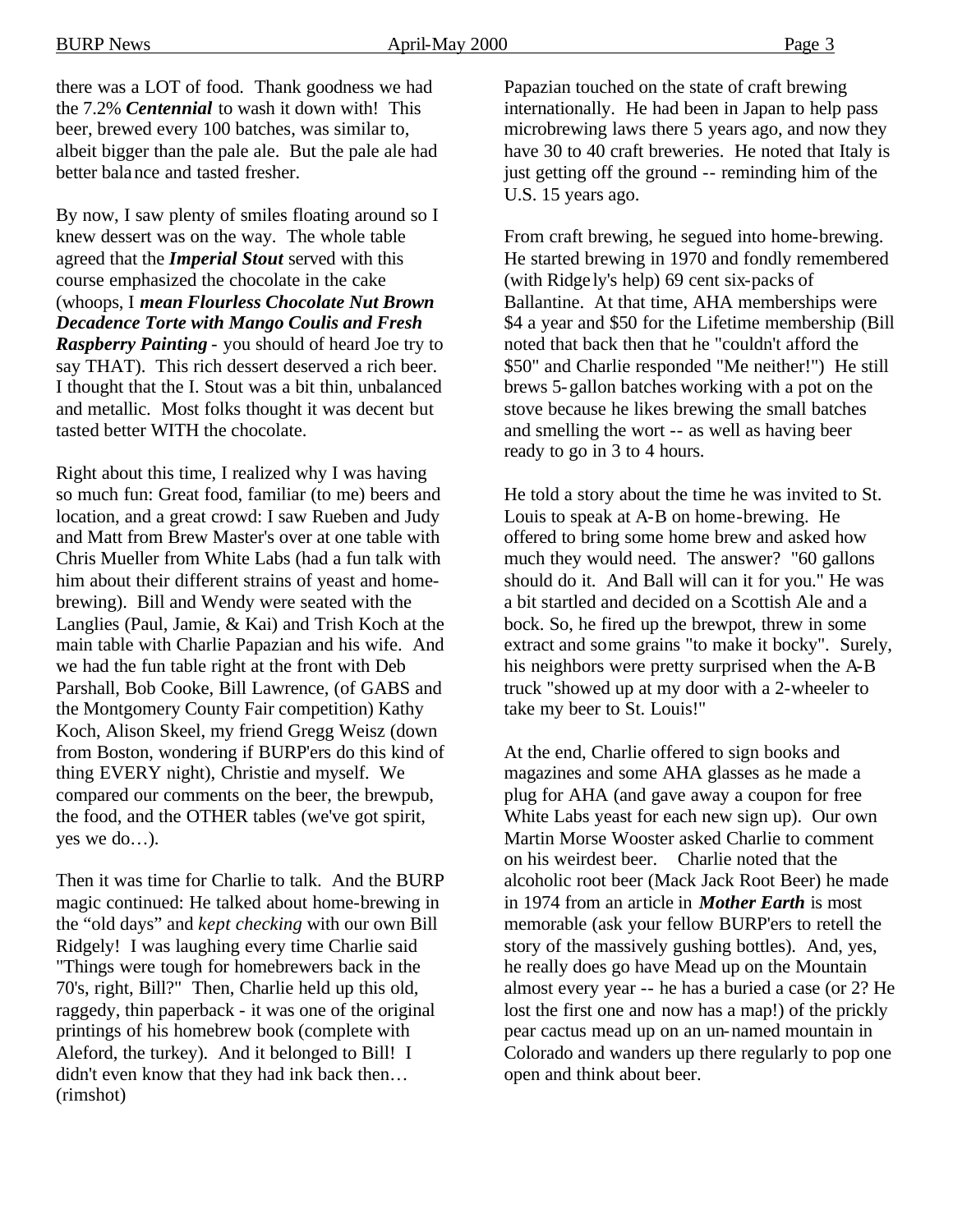This made me think about how much of that night came together BECAUSE of beer, but was fun because of the friends we have from BURP. **To:** 

**Phil/Joe/Tom/Rueben/Judy/Matt/Chris/Jamie/ Paul/Kai/Bill/Wendy/Trish/Bill/Alison/Christie/ Deb/Kathy/ Bob/ Martin/Gregg I say: Thanks. Let's do this again sometime soon.**

*Ed. A little birdie told me that another beer dinner June 13th. Hope to see you all there.*

> **Dittmann's Dispatch** *John Dittmann, Fearless Leader*

Greetings All,

After the meeting at *Chamdo* in Herndon, which went well according to most reports, I have decided to make all meetings food free for the first two hours. That will give all participants the opportunity

to get a good feeling before ingesting food.



The April meeting will be back at Steidl Landing, just south of Washington along the Potomac River. The style for the monthly contest is *Weizen*, so bring those wheat beers if you brewed 'em. The fish sellers will be at the meeting again, and payment will be by donation. If you enjoy the fish, please contribute to their funding.

I confess. The first paragraph was an April Fool's joke (sort of.) It took quite a while to get food out at Chamdo, and people had a bit too much time to drink before food was available. This is something we will definitely try to avoid in the future.

I must say that I feel jinxed this year with regard to our club scheduling. First, BURP changed its

schedule to accommodate other clubs, and then the AHA moved in and scheduled the first round of the National Homebrew Contest the same weekend as the Spirit of Free Beer. We would have lost too many quality judges if we had kept the SoFB in May, so it has been moved back to June 10-11. Now it seems we are missing a drop off meeting for SoFB entries. Usually this happens at a meeting one or two weeks before the competition, but the May meeting is scheduled a full month before the SoFB.

We are working on options for drop off locations, so please contact me with ideas. [A Memorial Day party might be good, or perhaps, some sort of event the first week of June.] With our resourceful members on the case, I am confident that all will end well. Look for more SoFB information from Minister of Culture Bruce Bennett in this issue.

On a sad note, BURP members may lose Brew America as a home-brewing resource. As you may know, Miles is trying to sell, so he can move on to other endeavors. However, there is a good chance it not be sold, and he may have to close.

Hope everyone is well -- see you on the 29th.



*Craig Somers*

On **Sunday, May 21**, enjoy the company of BURP friends while pedaling and visit some pubs too. This 30-mile bike ride features starting points in DC, VA and MD. It makes a large loop around DC, following paved trails and residential streets with three refueling stops. **Select the starting point most convenient for you:** *Union Station Metro at 10:00 AM,* or *Roosevelt Island parking lot at 10:45 AM* or *Tymes Square Restaurant in Bethesda at*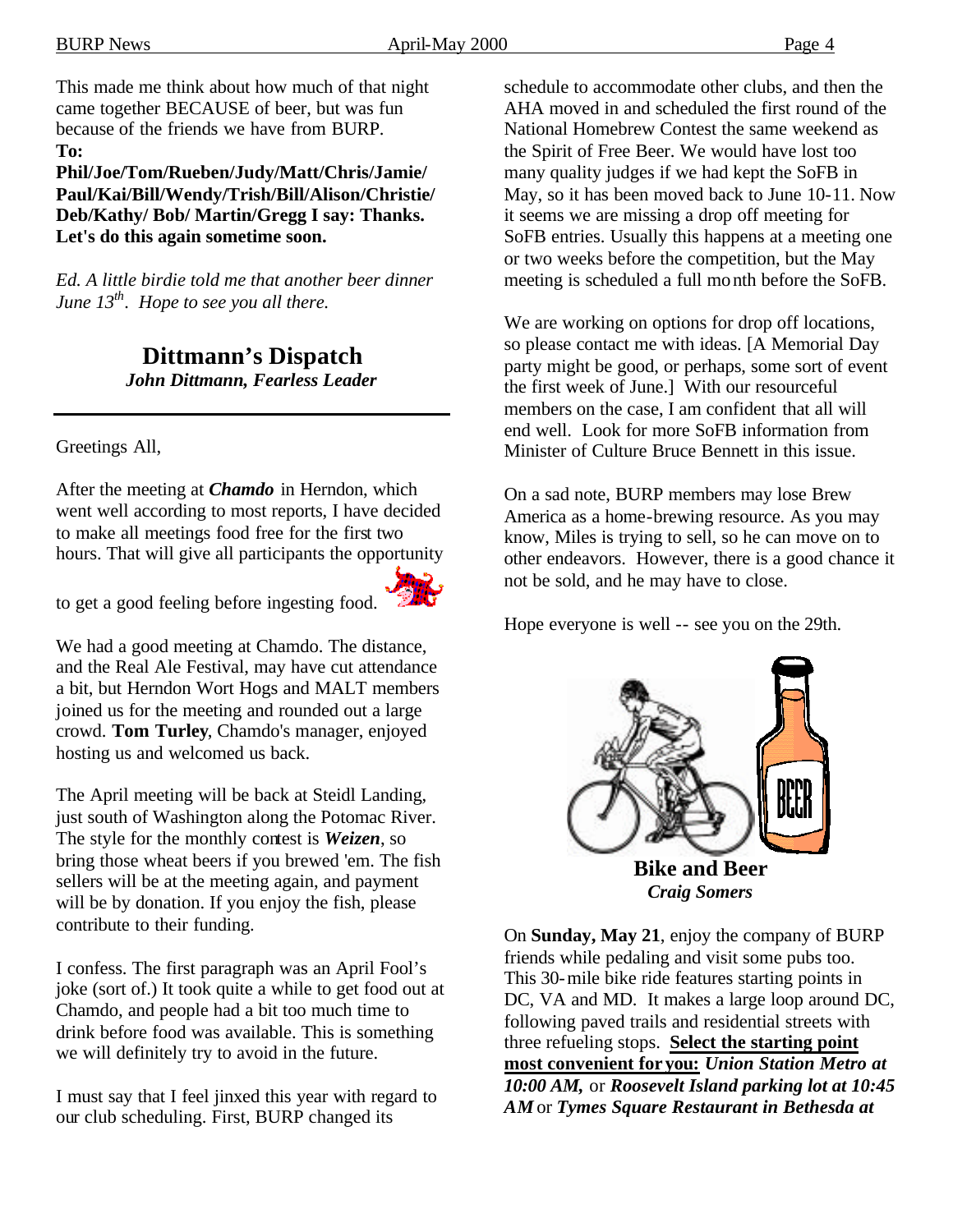*1:00 PM.* -- or -- Come to Tymes Square Restaurant early and join the Union Station group for lunch there between 12:00 PM - 1:00 PM. Contact *Craig Somers (202-224-5957) craigsbike@burp.org,* who will lead from Union Station at 10:00AM, or *Bill* 

*Ridgely (301-762-6523) ridgely@burp.org,* who will lead from Tymes Square Restaurant at 1:00PM.

[Craig's highly successful April "Tour de Burp" to Baltimore will be chronicled in our June issue.]



**Stupid Beer Tricks** *Mike McGuire, Not a MALT member, not that there's anything wrong with that*

The idea for this column came to me tonight because a) I think I remember Jamie asking for Newsletter articles in a recent email, and b) I just performed one of my stupidest beer tricks ever (or more to the point, I just finished cleaning up after the trick). Face it, we all do embarrassing things when dealing with homebrew, from start to finish. Plus, confession is good for the soul. Plus, everybody loves a clown. Add it up, and you get *Stupid Beer Tricks* (I apologize if this is not an original idea, at least I haven't seen it before).

Tonight's trick occurred at the very tail end of the homebrew life cycle, i.e., cleaning a kicked keg. My dispensing rig is a simple one: a picnic tap connected to some hose going through a hole in the side of a fridge. Unlike my usual clean-up procedure, I figured I would unscrew the clamp holding the tap in the hose, pull off the tap, pull the hose back into the fridge, and remove the keg and all remaining paraphernalia for cleaning. Sound like an OK idea? So did I, until I forgot to first release the excess CO2 from the keg. That little oversight caused a high-pressure geyser of beer scum (you know the stuff left at the bottom of a corny) to spray wildly about the room the nanosecond the tap came off. Can you guess the style? That's right, stout! Black beer scum blasting like a fire hydrant all over a white room! When I placed

my finger over the blow-hole, like the proverbial Dutch boy at the dike, that just caused the pressure to build even more. Of course, as you might guess, the keg itself was out of reach, so I was stuck standing there with one hand plugging the offending orifice, daring not let go, with stout dripping from ceiling tiles, woodwork, glass, plaster, you name it. I finally reached the gas release and with a sibilant sigh the mighty snake breathed its last (and the mighty moron went for paper towels)…

The only reason you are not reading this story in the Washington Post obits is that a) my wife wasn't home at the time, and b) the sorry mishap took place in the basement rather than the kitchen. In my defense I suppose I could blame a long day at the office, other things on my mind, a basketball game to get to, etc. One excuse I did not have was inebriation as I had not drunk a single beer all day or evening. Hey, wait, maybe that is my excuse.

OK, I went first, now I want to hear about your sins of ignorance. Newman, are you out there?



# *2000 BURP Meeting Calendar*

*April 29* – Nick Steidl on the river (*Weizen) May 13* – Rod Rydlun -- chili cookoff (*Bock) June 24* – Jim Busch & Liz Pitts (*Pilsner) July 22* – John Esparolini -- crab feast (*IPA) August 11-13* – Mashout, Popenoe Mountain  *(Kolsch/Alt/Wit) September 16* – Janet & Pat Crowe -- OktoberFest *October 21* – Ralph Bucca (*Maerzen) November 18* – Bill Ridgely &Wendy Aaronson  *(Real Ale) December* – Holiday meeting **For more info, contact:** *Bill Ridgely* at [H] 301-762-6523 or [W] 301-827-1391, or

e-mail him at ridgely@burp.org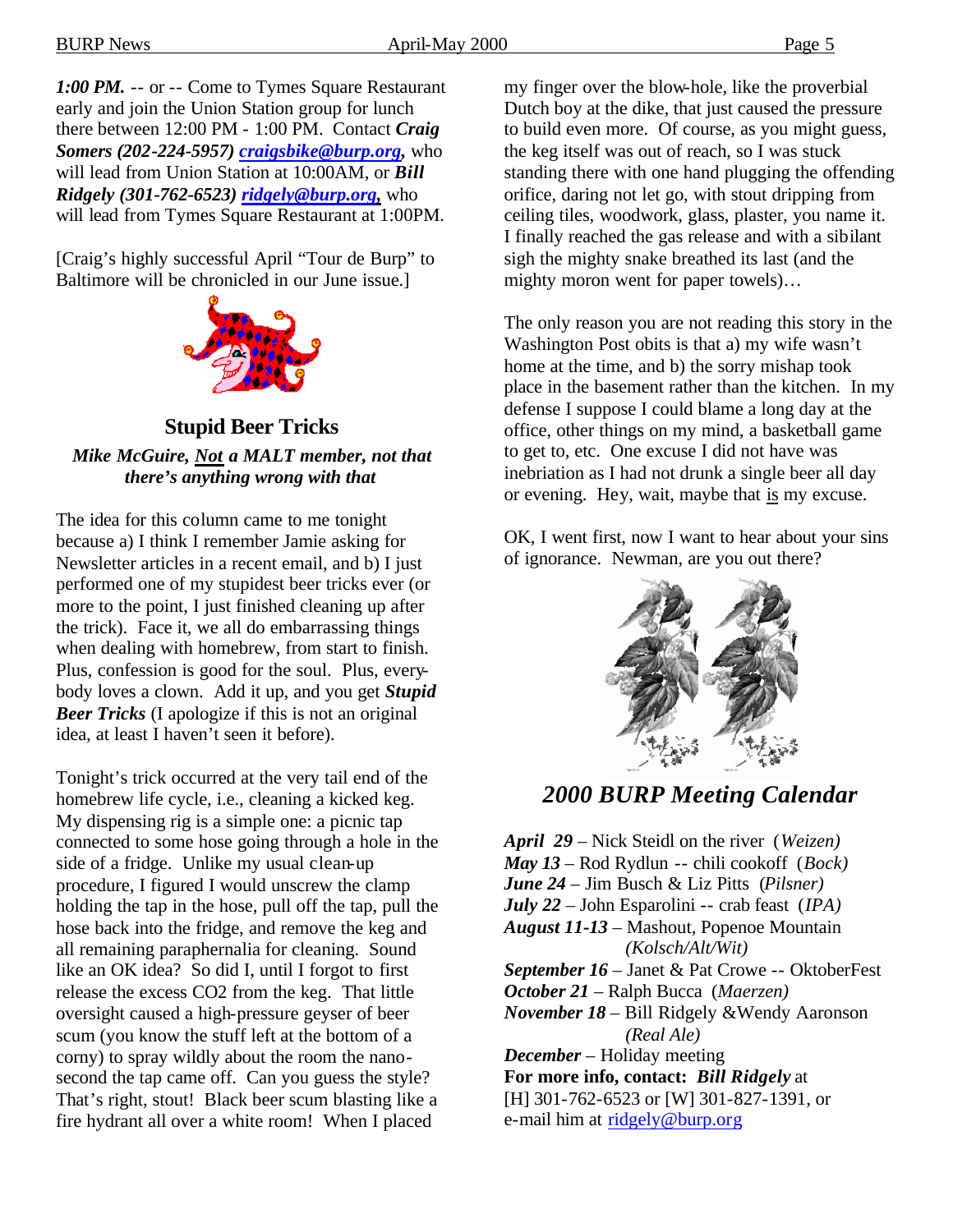

BURP has a number of interesting books and periodicals on our favorite subject, home-brewing. I am in the process of compiling a current LiBeery inventory. As soon as I can pry the rest of the "stuff" from a former LiBeerian, who shall remain nameless (but who occasionally writes articles for BURP under other peoples' names), I'll have it available for updating the "beerbliography" on our web site.

Bill Ridgely is working on a current listing of Homebrew clubs that we exchange newsletters with, and I will bring copies of the newsletters to the next BURP meeting. Did you know that in addition to the fun stuff that was mentioned in last month's newsletter we also have some scientific and technical literature, including:

*A Textbook of Brewing, Volumes I & II*, by Jean de Clerck (1994), from the Siebel Institute of Technology, or *A Treatise on Lager Beers*, by Fred Eckhardt (1981), published by Hobby Winemakers? I plan to bring *The World's Tiniest Guide to the Great Beers of Belgian and French Flanders* (by Vanberg and DeWulf) to the April Burp Meeting. Please let me know what other types of LiBeery materials you would like to see at future meetings, and I'll be more than happy to oblige!



**Annual Bucca Winetasting Be there or be square.**

*WINETIME 2000,* Ralph Bucca's annual winetasting event, will be held on **June 4, 1-6 P.M.**

Contact Ralph at chesbayvu@altavista.com or call him at 410-257-0022 for further information.



# **UNESCO NAMES POPENOE MOUNTAIN/MASHOUT WORLD HERITAGE SITE** *By Seemore Edit*

**April 1, 2000, Rocky Gap, MD. Popenoe Mountain, the vacation retreat of Helen and Chuck Popenoe, and historic gathering spot for Mid-Atlantic homebrewers, has been named a World Heritage Site by UNESCO.**

The United Nations Educational, Scientific and Cultural Organization presented the Mr. and Mrs. Popenoe with a plaque signifying this designation at a surprise press conference in Rocky Gap,Maryland. "We were taken completely by surprise," said Mr. Popenoe after the announcement. "I thought they were calling us down to discuss shower use for MASHOUT, and they threw this at us. I hope it doesn't cost us more in taxes," he continued.

UNESCO bestows its World Heritage Site designation on "… monuments, groups of buildings and sites with historical, aesthetic, archeological, scientific, ethnological or anthropological value. 'Natural Heritage' refers to outstanding physical, biological, and geographic formations, habitats of threatened species of animals and plants and areas with scientific, conservation or aesthetic value."

"It was a no-brainer for us, the place met our requirements on a multitude of points," said UNESCO Secretary Pierre Escargot Ragout. "The fact that the site historically draws several hundred tribal beer drinkers every summer really favorably influenced the selection process."

According to the World Heritage Convention, adopted by NUESCO in 1972, Popenoe Mountain now has "Outstanding Universal Value." *Popenoe Mountain* now joins such illustrious U.S. World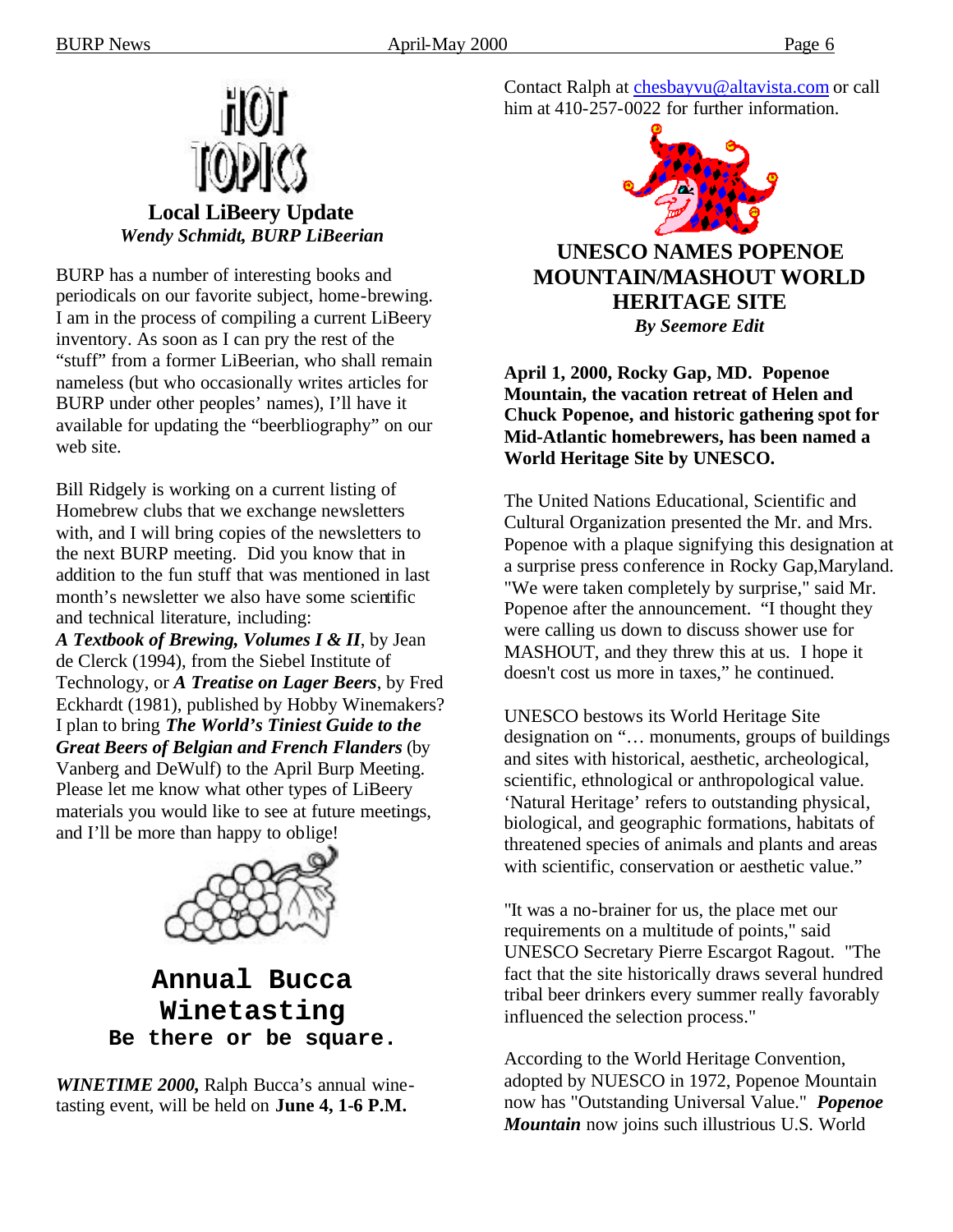Heritage Sites as *Grand Canyon National Park, Cahokia Mounds State Historic Site, Yosemite National Park and Independence Hall, in Philadelphia*. International Sites include *the Galapagos Islands, Garamba National Park, in Zaire, and the Giza Pyramids.*

"We were alerted to Popenoe Mountain by a midlevel state department official that visited our offices in Paris," said Ragout. "He went on and on about drinking homebrew under the stars with 200 friends, so we checked out the BURP web site and decided to investigate further."

"I hope I can get an invitation to MASHOUT out of this," added Ragout. "I just hope that anyone who visits us because of this brings beer," said Popenoe.



# **My First Experience Brewing Beer**

*As told by Cathi Sypkens, an impulsive beer geekette-in-training, whose "beerfriend" Ben Schwalb is an active member of 6 Brewing Clubs.*

The other day I had a brain fart and made a foolish decision. I told Ben that since we now live together, it would be a nice, supportive-girlfriend thing to do if I learned how to brew. Big mistake. That's kinda like mentioning to a Jehovah's Witness that you'd like to know more about their religion. Remember – this is a man that owns FOUR refrigerators filled with beer bottles and kegs, has kitchen walls papered with beer labels, and would hand Betty Ford a beer 'cause he wanted her to 'taste this new stout.'

After smacking myself in the head a few times and muttering what-have-I-done under my breath, I followed him into the kitchen where we began **Lesson Number One: All commercial beer (Bud, Coors, etc.) tastes the same.** I started to protest by saying that's not what I've heard, but his expression

made me believe that if I said another word in favor of them, I was no longer his girlfriend, and I might as well start packing -- I shut up and smiled innocently.

**Lesson Number Two was easier.** Everything we used had to be sanitized first. I trotted into the Beer Room to get the buckets. Yes, in this tiny house of his, he has an entire room devoted solely to beer and its assorted supplies – never mind the fact that guests have to sleep on the living room couch, the beer junk has a permanent home. I hurried around, following his directions as he yelled them out from the kitchen. "Get all the supplies out" -- so I lugged the buckets into the kitchen. "Clean everything before you start" so I soaked everything with iodophor or bleach. "Take off your clothes."

I paused after that last direction. Excuse me? He grinned and pointed out that microscopic pieces from our bodies and clothing could contaminate the beer. Best, he said, to take off your clothes, wipe your body down and brew in your underwear. I just stared at him. He stared back. For those of you that drink Ben's beer, I leave you with the mental image of him brewing in his underwear. No wonder we don't have people over very often.

While I finished cleaning (sans 95% of my clothing), he started mixing the can of malt into water to heat it on the stove. We had decided to simplify things a bit using malt the first time, allowing me to slowly learn the fine art of all-grain brewing. Oh goody, something else to look forward to.

I was completing the purification process of those bits of brewing paraphernalia that looked to me like they belonged in the surgical ward of a mental hospital, when he shouted for me to come look at the wart. I thought he'd had it removed months ago, and told him so. He gave me a long-suffering look, spelled it, then explained it. "*W-O-R-T*," he said, "is what we brewers call the malt and water mixture." He instructed me to pour the now-heated wort into the bucket he had left sitting there, while he went to make notes.

Grumbling about tyrannical boyfriends and seriously considering becoming a nun, I picked up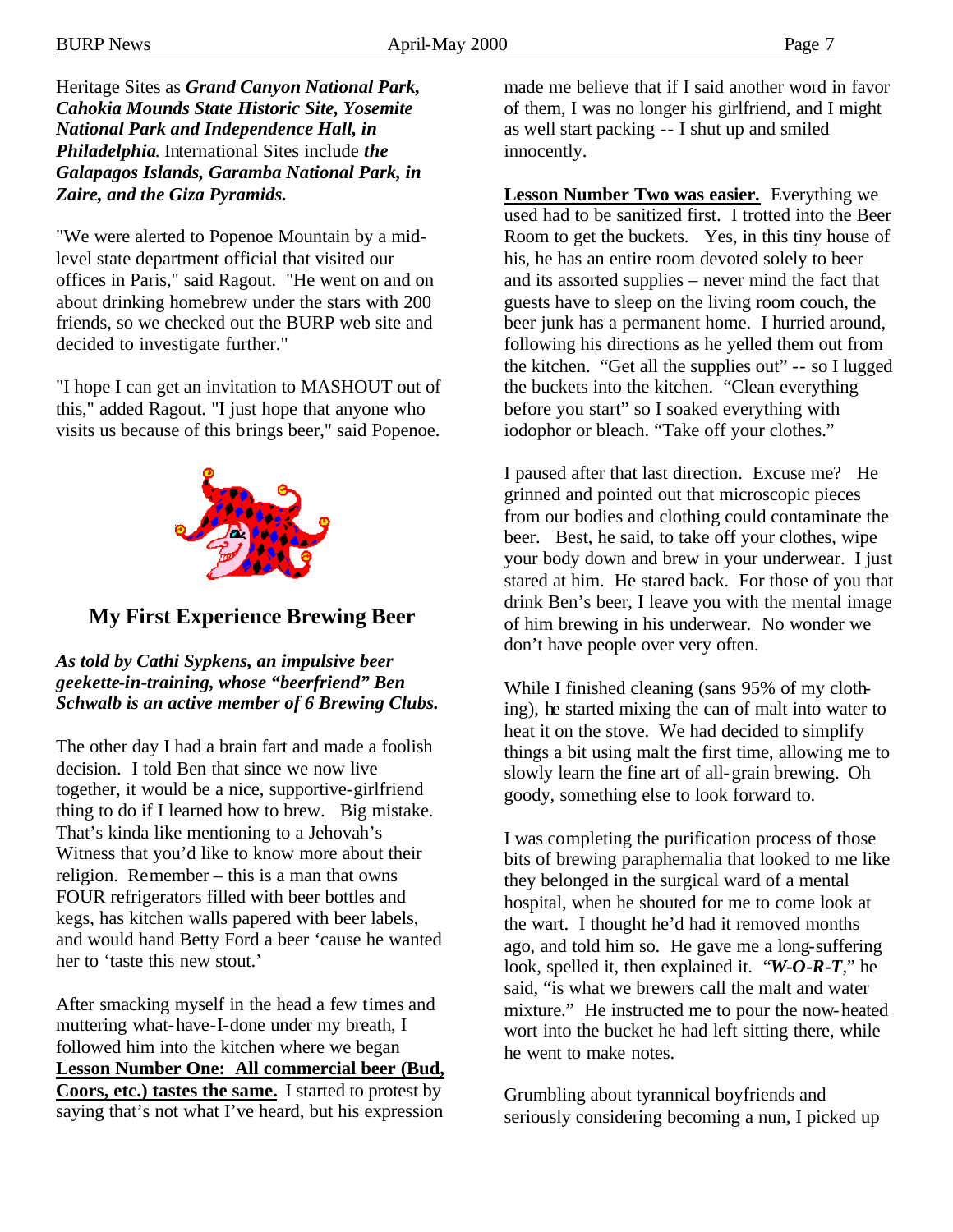the pot and poured, splashing some of the hot liquid onto the counter in the process. I didn't want him to know I'd spilled any, so I surreptitiously swept the puddle into my hand and dribbled it into the bucket, scraping my hand across the edge to make sure I got it all in there. Being a virtuous girlfriend, I thought I'd go ahead and put the yeast in, too. I knew it was the next step, so I figured I'd do it now and get a head start. After I poured the yeast in, Ben came in and put his hands around the bucket reverently (what was he doing – praying??) and told me I could put the yeast in after about 2 hours. I started to tell him I'd already added it, but before I could say anything, he was out the door and heading to the gym for his thrice weekly testosterone boost. Oh well, I thought, I'll tell him later.

Remembering to stir the yeast, I grabbed the longhandled spoon off the counter, accidentally knocking it onto the floor. While I was in the act of blowing any intrusive particles off the spoon, the dog came in. Bandit had heard the sound of a utensil dropping and decided to investigate. I stuck the spoon into the wort and stirred. Bandit watched me thoughtfully. Examining the syrupy stuff drip off the spoon, I decided to try it. It was sweet but not very tasty. Bandit looked especially interested, so I held the spoon out to him, and he licked it clean noisily. Then I heard the phone ring, and dropping the spoon back into the bucket, I hurried out to answer it.

A few hours later, I happened to be in the kitchen when Ben returned. I watched him pray to the bucket god again and then he began stirring the wort, telling me that I could put the yeast in now. Watching him irritably shoo the dog out of his way as he left the kitchen, I decided not to tell him I'd added the yeast right after I dumped the hot wort into the bucket. When he reappeared, he told me he'd finish up, and my first brewing lesson thankfully came to an end.

On the second day after my exciting initiation into brewing, Ben took me to check the fermenter. He puzzled over its condition. Nothing had happened. No foam, no bubbles, nothin'. I peered over his shoulder into the dark, murky mess. "So what do you think went wrong?" I asked innocently. "Do

you think the yeast was bad?" There was a brief pause. The room was strangely quiet and I could hear birds singing outside.

"When did you put the yeast in?" he asked me, in a tightly controlled voice.

"Right after I poured the wort into the bucket." I said brightly. A look of sudden comprehension briefly crossed Ben's face. "I wanted to prove to you that I didn't need your help," I added, ineffectively, backing away at his expression.

The next thing I remember, he was yelling something about heat and yeast and killing it and a bunch of other words that I couldn't quite make out, because he had his fingers around my throat, and the blood was backing up in my ears. When he finally stopped shaking me, he roared off in his car to the homebrew shop for some liquid yeast.

As I'm writing this, the purple finger marks on my neck are fading to a mushy yellow. I've decided that the next time I have the bright idea to be a supportive girlfriend, I'll just go pound my head on cement. It will save a lot of time. Ironically, Ben said he still wants me to learn how to brew - probably to exact his revenge for messing up this batch of beer. The anticipation is killing me.



**Welcome New BURP Members** *Bill Ridgley, Membeership*

We have some catching up to do in this month's welcome column. Welcome to **Dave & Jackie Elliott** of Reston, **Scott Klein** of Gaithersburg, and S**teven & Shannon Krise** of Lovettsville. Hope to see all of you at upcoming BURP meetings!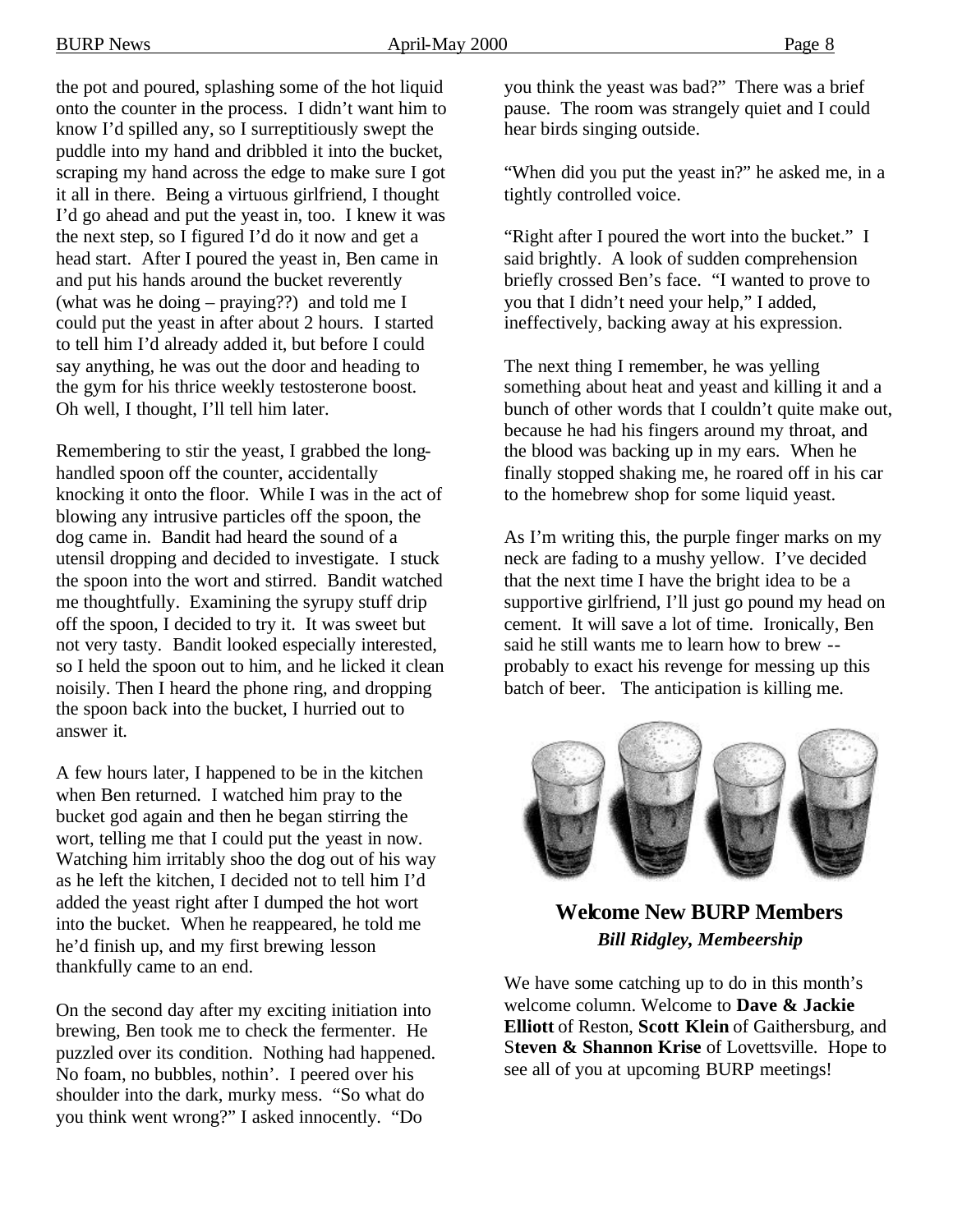

**April BURP Competition : Wheat Beers** *Bruce Bennett, Minister of Culture*

**The BURP Club Competition for April is for "wheat beers."** [Please disregard the typo in the last Burp Newsletter that stated Bock beer was the April competition -- Bock is May, my mistake.]

*"Weissbier"* or *"Weizen,"* as it is known in the traditional Germany style is a beer that has its character largely defined by the fermentation process. The use of an ubiquitous Bavarian top fermenting yeast strain generates an array of fruit and spice flavors that are unique to the style. Notable for its lack of hop bitterness, the use of wheat malt provides a gentle refreshing tartness that compensates for the low bittering levels. A vibrant bottle or cask-conditioning phase, yielding carbon dioxide levels of 6-8g/l, gives the finished article a giddy effervescence and a fantastic rocky head. Traditionally speaking, wheat beers can be light or dark in color, with alcohol content of 5.0 - 8.0%.

Wheat beers are made using 50-70% wheat malt and a top fermenting yeast. It is bottle or caskconditioned, produced in bulk, six million barrels a year in Bavaria alone. It is brewed using practices that are five hundred years old but in breweries that are technically state of the art.

Wheat may have been the first beer to be produced, and we have historical evidence that beer has been produced since Babylonian times. The style has long been associated with Germany, and it is currently experiencing a considerable resurgence in both in its country of origin and a host others. In Bavaria, production grew from 3.2% of the region's beer consumption in 1970, to 30.0% in 1997 - testimony to its new-found popularity. This product is quite unique in that it is mass-produced but also

an authentically brewed traditional style of beer of considerable aesthetic value.

The use of wheat in beer has always been a novel occurrence. In economic terms barley and wheat have always occupied clear domains. Wheat's importance for bread making, to which it is more suited than the husky barleycorn, has relegated it to the world of brewing adjuncts. From a technical point of view, wheat's awkward behavior in the lauter tun, together with the large proportion of troublesome protein that causes problems throughout the brewing process, have consigned its role to that of an adjunct and no more. Even the head retention properties of wheat have done little for its cause. The success of the Bavarians in producing such a popular style with such an unpopular ingredient, therefore, is unparalleled.

# **The History of Wheat Beer**

Nearly one hundred and fifty years ago, wheat beer nearly disappeared from circulation altogether. Just as Pierre Celis saved the Belgian Wit style, Georg Schneider revitalized the dying style of wheat beer. Originally, the license for brewing wheat beer was a matter of royal ordination. Going back as far as the fifteenth century, the Barons of Degenberg maintained the brewing rights to the production of wheat beer. The end of their lineage in 1602 handed the brewing rights to the Wittelsbacher empire and more specifically, to Duke Maximillian I. With not untypical regal aplomb, he outlawed the public brewing of wheat beer and established a series of about thirty ducal wheat beer breweries throughout the state.

In the same way that pale ale production in Britain boomed during the nineteenth century, wheat beer was the most popular beer in southern Germany during the seventeenth and early eighteenth centuries. It was the vogue beer, the subject of conspicuous consumption, the beer to be seen drinking. This was, however, the prelude to the style's demise. In the way that Porter took its lurch from being the great English beer of the mideighteenth century to near extinction a hundred and fifty years later, so wheat beer fell from grace.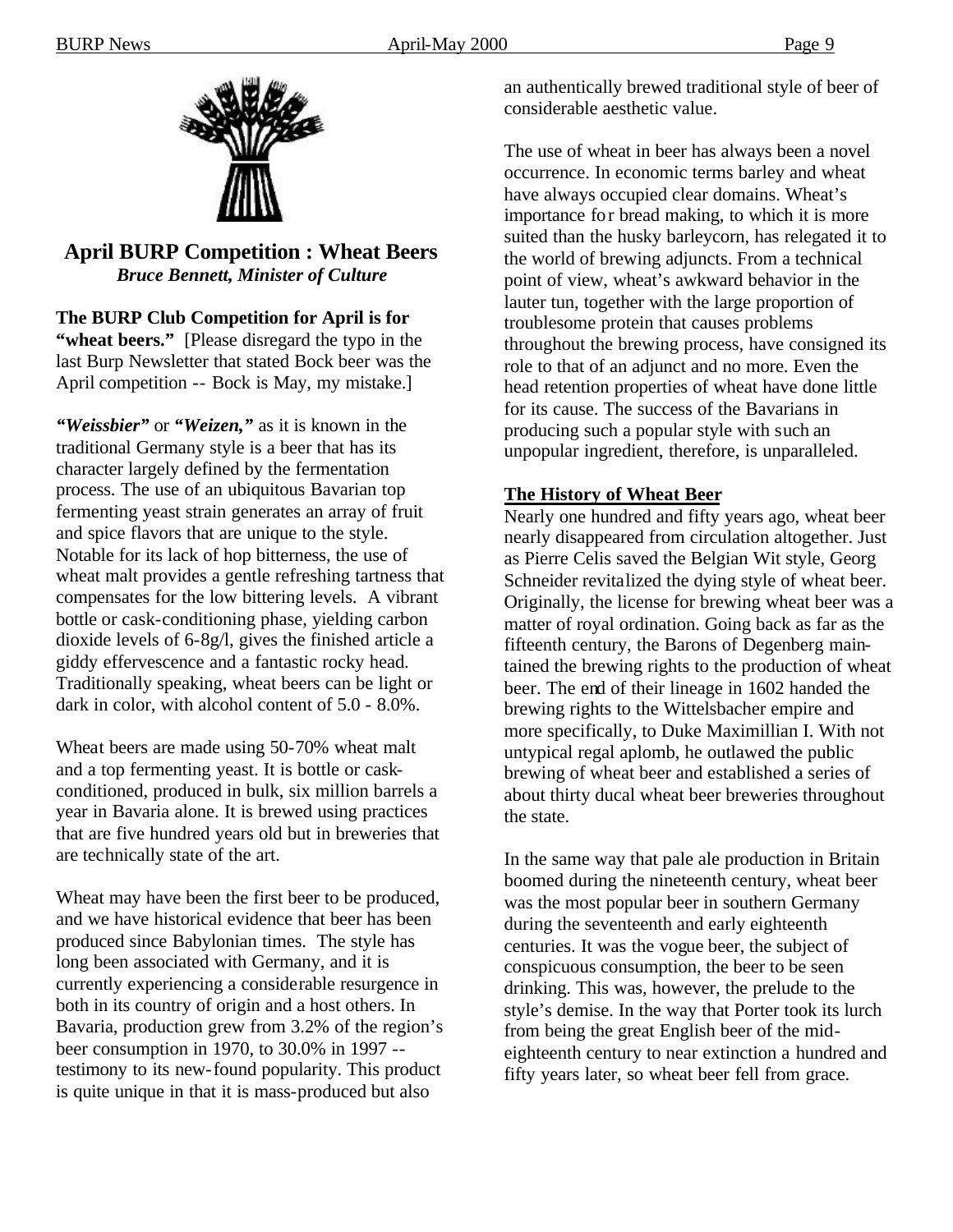Improvements in the standards of the monastery production of brown beers in southern Germany were a major factor here.

The loss of the exclusivity that wheat beer carried during its growth years, a natural consequence of becoming a saturation style, was similarly decisive. It was not until the middle of the nineteenth century when the public interest in wheat beer hit rock bottom. In 1856, Georg Schneider acquired the rights to brew "Wheat Beer" from the crown, at some expense. These rights became the property of the public and apart from enabling the Schneider brewery to grow other brewers saw similar opportunity.

The style increased its popularity to a respectable level but nevertheless was under increased competition from the new force in the lucrative continental beer markets, the beers of Pilsen, Vienna and Munich. The development of the bottom fermenting beer styles was to shape modern brewing history. Wheat beer was not alone in its fight for a share of the market. Technical advancements in refrigeration and yeast husbandry posed a threat to most regional beer styles, the effects of which we are experiencing to this day.

Since the WWII however the sales of wheat beer in Germany began to experience similar growth levels to those associated with the sale of the light colored lager beers that came to pre-eminence at the end of the nineteenth century. Wheat beer had experienced a grass-roots revival that unlike most other post war styles could not be put down to the power of marketing. Even to this day the product is seldom marketed in the ways to which we have become accustomed with other beers.

Wheat beer has a broad appeal. It compliments a wide range of foods, which in Bavaria means it takes the place of wine. It has become 'chic' to the young and deeply valued by the old. Some say that its lack of hop bitterness, its confectionery fruit and spice character and its raucous champagne-like effervescence has enormous appeal to the young and to women. There is also the argument that the "wholefood appeal" and unfiltered appearance of wheat beer has enabled it to stand distinctly

alongside the more homogeneous products that increasingly saturate the market.

#### **Brewing Process**

From the moment that Georg Schneider obtained the wheat beer brewing rights for the people of Bavaria the style was assured its survival. Firstly the typical, traditional Bavarian Wheat beer brewery uses some 60% wheat malt and 40% of malted barley in the grist. The mashing process is traditionally a single or double decoction. The decoction method is especially desirable with wheat based mashes which have high overall protein levels and low overall levels of low molecular weight proteins. The use of highly modified malts and infusion methods is not considered appropriate to the quality of a classical wheat beer.

Dark wheat beers, such as those produced by Schneider, tend to use the double decoction method to affect a better breakdown of hardier substrate, to encourage the production of amino acids and to develop more fully the malt character in the final product. It is interesting to note that the continued widespread use of decoction methods in Germany can be attributed to the value of the method for wheat beer brewing.

The lautering of wheat beer is normally a slightly longer process than would take place with normal brews. The glutenous nature of wheat malt and equally importantly the absence of husks on the wheat corn make the process that much more difficult. The wort is typically hopped by German Noble Hops such as Hallertau for both bittering and aroma. The hopping rates for wheat beers tend to be low (12-18 EBU), and they are added more for their bacteriostatic properties than for flavor. However, some wheat beer brewers testify to the importance of the contribution of aroma hops to the complex bouquet that all wheat beers exhibit.

The second critical area of wheat beer brewing is the extensive primary fermentation that occurs in traditional, large open top fermenters. Most brewers of wheat beer attribute the character of the product to this phase of the process. An old Bavarian brewmasters' rule of thumb says that the pitching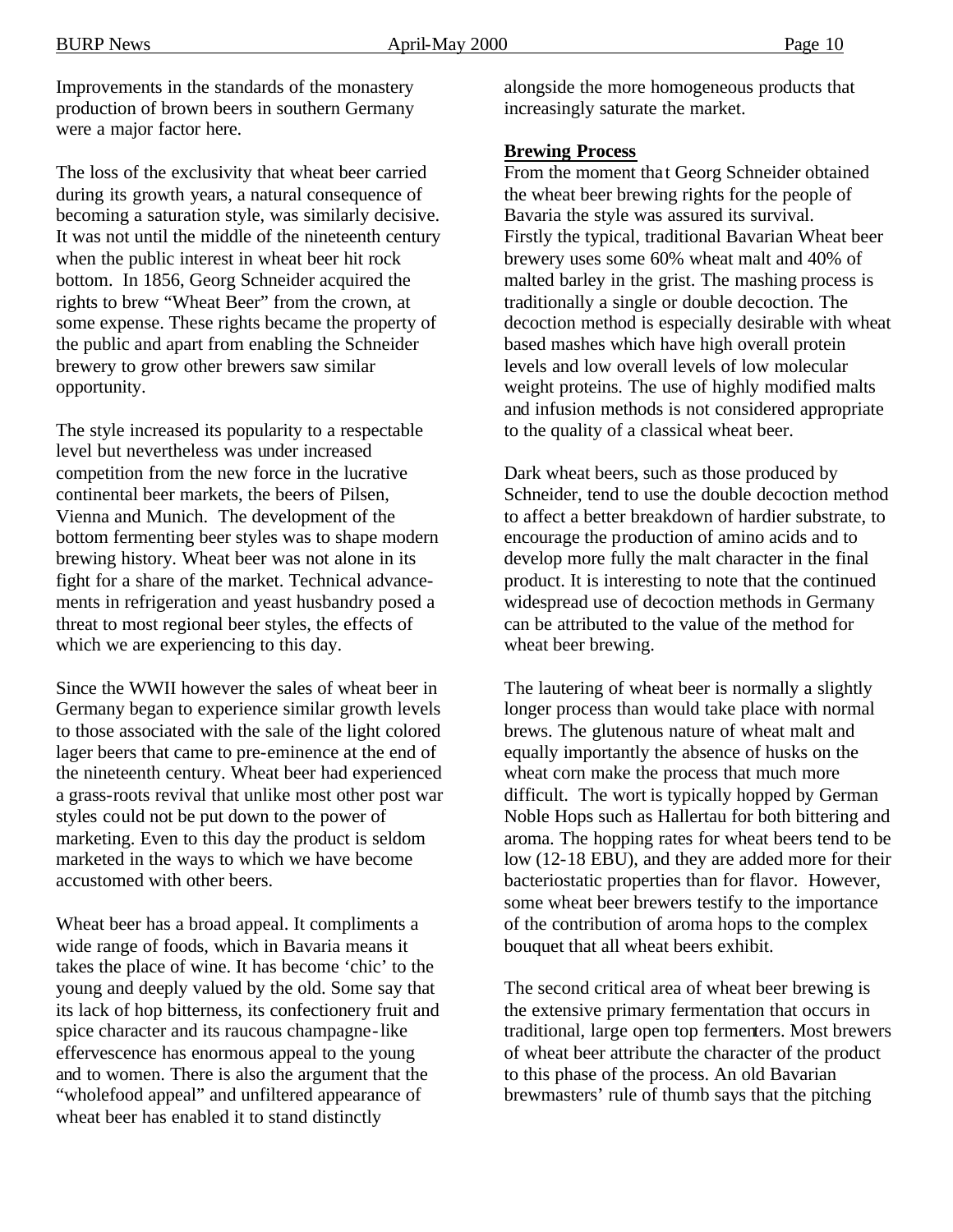and fermentation temperatures should total 20 degrees C. Temperatures are not the only factor. The use of open top fermenters is also considered critical. The use of *cylindroconical fermenters* by the industry is also becoming more prevalent. Traditionalists reject this practice because of the effect the system has on the metabolic behavior of the yeast cell.

Generally speaking, the true test of the wheat beer brewer is to find an attractive balance of the characteristic wheat beer flavors. Yeast plays a key role. It is of interest to note how the performance of the wheat beer yeasts differing from that of a traditional top fermenting ale yeast. There are clearly similarities regarding the formation of the fusel alcohols, esters and diacetyl. Some less authentic German traditional brewers use British ale yeast for Bavarian wheat beers. The critical genetic difference between the two yeasts lies in the expression of the gene responsible for the production of the enzyme ferulic decarboxylase. This is responsible for the production of 4-vinyl-guaiacol in the ferment. Most Bavarian breweries use the same yeast strain, this being the common characteristic.

The third brewing factor that is unique to wheat beer is the bottle or cask-conditioning period that occurs in the brewery prior to distribution. The high carbonation values necessary in wheat beer are achieved naturally through a 10% addition of brewery wort or "Speise" (German for "feed"), prior to filtration and the subsequent re-inoculation of the product with yeast. Traditional brewers such as Schneider maintain that the re-inoculation must be made using the same top-fermenting yeast as that used for the primary fermentation, but the use of bottom fermenting yeast is becoming more prevalent. The dosed bottles or kegs are left at 20 degrees C until the pressure reaches about 3 bar, or 45 p.s.i. per a manometer. This usually requires about a week. Beer is then cold conditioned at 8 degrees C for a minimum of two weeks (six weeks for such strong wheat beers such as Weizenbock). The dangers of bottle contamination are high due to the 10% wort solution in re-fermentation. Nearly all production will be sold in two-way Eurobottles, with a small proportion sold as draught.

Although Bavarian Wheat Beers are comfortably safe due to current demand, the same cannot be said for the "other" German Wheat Beer, *"Berliner Weiss."* The very sour, *Lactobacillus* fermented, wheat beer has almost died from commercial brewing. In the eighteenth and nineteenth century, Weiss beer accounted for 50% of beer consumption in and around the Prussian capital. When Napoleon visited Berlin in the early nineteenth century, he stated that the Berlin Wheat beer was the "Champagne of Beer." Sadly, the two most respected Weiss brewers merged in the early 1980's. Since the merger, Berliner Kindel and Schultheiss have only produced one or two batches of Weiss beer per year. Even more discouraging, the brewers did not produce a single batch for bottling in 1999. Rumor has it that there may be a batch for 2000. If you have a chance to purchase a TRUE Berliner Weiss beer, do not miss the opportunity.

#### **The April Competition is open to the following styles:**

#### **a. Berliner Weisse**

Pale. Light body. Dry. Sharp lactic sourness. Fruity/estery. Between 60-70% malted wheat. Very low bitterness. No hop flavor or aroma. Effervescent. No diacetyl. OG 1.028-32, 3-6 IBU, 2-4 SRM. [Kindl, Schultheiss]

#### **b. German-style Weizen/Weissbier**

Pale to golden. Light to medium body. About 50% (70%?) wheat malt. Clove and slight banana character. Fruity/estery. Clove, vanilla, nutmeg, smoke and cinnamon-like phenolics permissible. Mild sourness OK. Hightly effervescent. Cloudiness OK. Low bitterness. Low hop flavor and aroma OK. No diacetyl. OG 1.048-56, 10-15IBU, 3-9SRM. [Paulaner, Hofbrauhaus]

#### **c. German-style Dunkelweizen**

Deep copper to brown. Dark version of Weizen. Chocolatelike maltiness evident. Banana and cloves and other phenolics may still be evident, but to a lesser degree. Stronger than Weizen. Medium body. Low diacetyl OK. Low hop flavor and aroma OK. OG 1.048-56, 10-15 IBU, 17-22 SRM. [Edelweiss, EKU]

#### **d. German-style Weizenbock**

Usually deep copper to dark brown, but light versions can be amber to copper. Medium to full body. Alcoholic strength evident. Maltiness high. Low bitterness. Hop flavor and aroma absent. Banana and clove character apparent. Low diacetyl OK. OG 1.066-80, 10-20 IBU, 7-30 SRM. [Schneider Aventinius]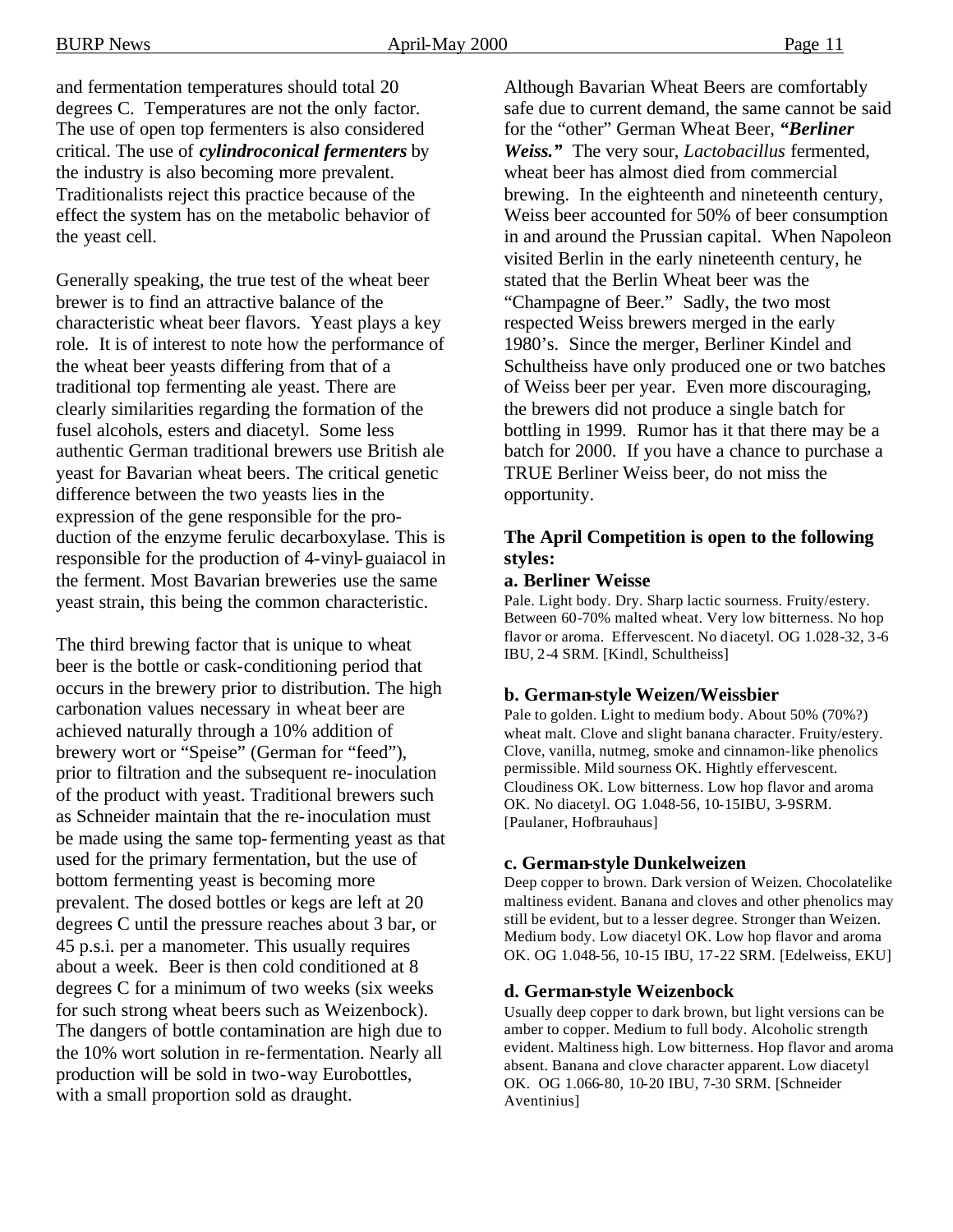

# **BURP Sponsors Lambic Taste Identification Session** *Anonymous*

Judging lambics has always been difficult. So many flavors, so few words to describe them. And there are usually fierce battles among the judges about exactly which barnyard aroma is in the beer being judged.

In an effort to improve the club's lambic judging credentials, Minister of Education Wendy Aaronson conducted a Lambic judging master class on the first Saturday of this month. Using the doctored beer format (in no way associated with Jay Hersch or his trademarks), otherwise flavorless massmarket American pilsners were dosed with various flavor and aromas so that judges could associate them with their descriptors.

The first lambic components addressed were acids. Acids in lambics come primarily from acetobacteria (acetic acid aka vinegar) or lactobacillus (lactic acid). Exposure to both helped the judges distinguish between them. Lactic acid was generally considered to impart a flat taste, while the acetic acid had a fruity taste that created a vaguely sweet aftertaste.

A second set of lambic components were "barnyard aromas." Lambics are often described as horsey or goaty. A sweaty horse blanket and an actual goat were among the items used to assist the judges in distinguishing between the aromas. Special thanks to Rick Garvin for supplying the goat, Trish Koch for supplying the bellydancer's sweaty towel, and to Gordon Goetke for supplying the grungy biking socks that had sat in a corner for a week.

Competition meister Bruce Bennett presented the third and final group of lambic components, the intestinal and fecal aromas. Chuck and Helen

Popenoe graciously donated a scarf that had hung in their vacation home's outhouse for a month to help judges peg the outhouse aroma. Kirsten Paul and Naomi Feist provided fecal and urine samples. Remote BURPer Delano Dugarm provided his brother Keating for aromas inappropriate to describe in a family-oriented publication. Alison Skeel provided kitty litter, both clean and dirty, while Pat and Janet Crowe contributed "tiny little rat-dog poo" and Tim Artz provided "big dog pile." And in the effort that judges deemed the most exotic of the day, Jim Tyndall provided a sampling from the National Geographic Society's world-class fewments collection.

All in all, it was an especially educational session. Expect some colorful comments on your lambic judging sheets, folks!



**A Brief Look at Your Beer, in Particular, Its Color** *A.J. deLange*

**Certainly part of the appeal of beer is in its appearance. Everyone appreciates the golden amber, deep gold, velvety black or ruby red (yes, lots of beers, in fact all of them, are ruby red if viewed under the proper conditions) of a wellmade beer served in the proper glass. In this article we'll have a quick look at some aspects of beer color.** 

Brewers and beer judges certainly pay more attention to color than the average drinker though the average drinker notices it to the extent that breweries go to great lengths to control it. Brewers know that the color of a beer can be quantified, that the various styles of beer typically have color ratings that fall in a range which is part of the definition of a particular style and that color can be controlled through grist composition, wort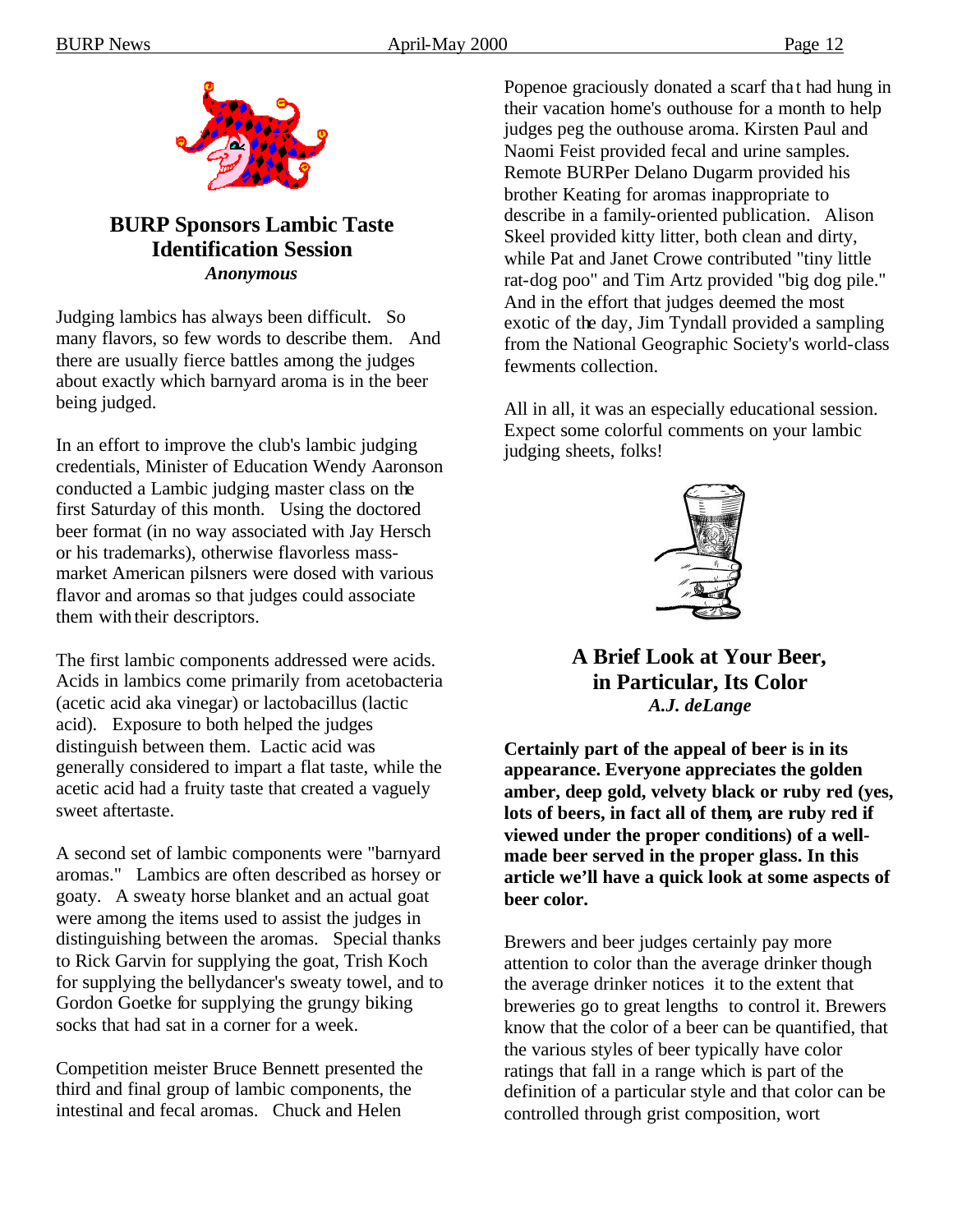processing and, to a lesser extent, choice of yeast strain and water mineral content. Here, I'll describe what you see when you see beer color, why you see it, and how beer color is measured and expressed numerically.

Let's start with how humans see color. Light is energy in the form of electromagnetic waves whose wavelengths fall within a particular range: 400 – 700 nanometers (a nanometer is a billionth of a meter). X-rays and radio waves are other types of electromagnetic waves with, respectively, shorter and longer wavelengths. Our eyes contain four types of light sensors: rods, which respond to all wavelengths of light at low levels and three types of cones which require brighter light and also respond to light at all wavelengths but more so, to light in the red, green or blue part of the spectrum, depending on which type of cone it is.

Cones are responsible for color vision. Everyone who has observed a color TV or computer monitor through a magnifying glass knows these devices have tiny dots which emit red, green and blue light and that these little dots are excited to stimulate the red, green and blue cones to the same relative degree that they would be stimulated if we looked directly at the picture element being televised rather than at the TV tube. With direct light the signal sent to the brain by each cone depends on its sensitivity at each wavelength and the energy, at each wavelength, of the light that strikes it. You can play with your cones in the privacy of your own home using the color palette controls on your PC. Start with the R (red), G (green) and B (blue) controls.

If a glass of beer is illuminated from behind with white light (equal intensity at all wavelengths), a graph made of the percentage of the light which comes through it at each wavelength the graph (called a *transmission spectrum*) contains all the information about the color of the beer. But we don't need all that information any more than we need to transmit the complete color spectrum of each pixel in a color TV scene. We only need to know how the three color receptors of the eye will be stimulated by the particular spectrum and this is determined by pointwise multiplication of the transmission spectrum by *color matching functions* 

that match the responses of our cones (one function for red, green and blue cones) and accumulating the sums of the products. The three values obtained in this way are called a *tristimulus*. **Key Facts:** *All information about beer color is contained in its transmission spectrum. What we see depends on the spectrum of the beer and the spectral response (matching functions) of our color receptors.*

The particular color matching functions define the *primary colors* of the particular color specification system in use. The best known primaries are the red, green and blue primaries of the*Commission Internationale de l'Eclairage (CIE)* system. A tristimulus calculated for one set of primaries can be easily transformed into a tristimulus for another set of primaries, and several such sets are in use. For example, a TV transmitter converts R,G, B tristimulus data into the CIE *Y,x,y* system for transmission. A black and white receiver processes only *Y,* which conveys only information about brightness. In a color TV, *x* and *y* are decoded as well and,with the *Y* data, then transformed back to R,G,B to control the little dots on the screen. *x* and *y* together carry hue and saturation information.

*"Hue"* refers to what color name something is (e.g. green, yellowish orange, yellow) and *saturation* represents how close the color is to pure spectral light i.e. how close it is to one of the colors of the rainbow. Rainbow (spectral) colors are 100% saturated. Pastels are much less saturated. White light has 0% saturation. Your computer should let you play with hue, saturation and brightness as well as R,G,B. The *Y,x,y* system is handy for talking about beer color. **Key Fact:** *It takes three numbers to specify a color***.**

A beer spectrum will show relatively less light transmitted at short wavelengths (400 nm, blue), somewhat more at middle wavelengths (520 nm, green) and substantially more at long wavelengths (700 nm, red). Thus the red and green receptors in the eye are more stimulated than the blue and beer hues are, therefore, yellow, yellowish-orange, orange, reddish-orange or red. Suppose that 10% of light at 400 nm wavelength passes through an inch of a particular beer. Also suppose that 40% passes at 520 nm, and 90% at 700. The intensities of the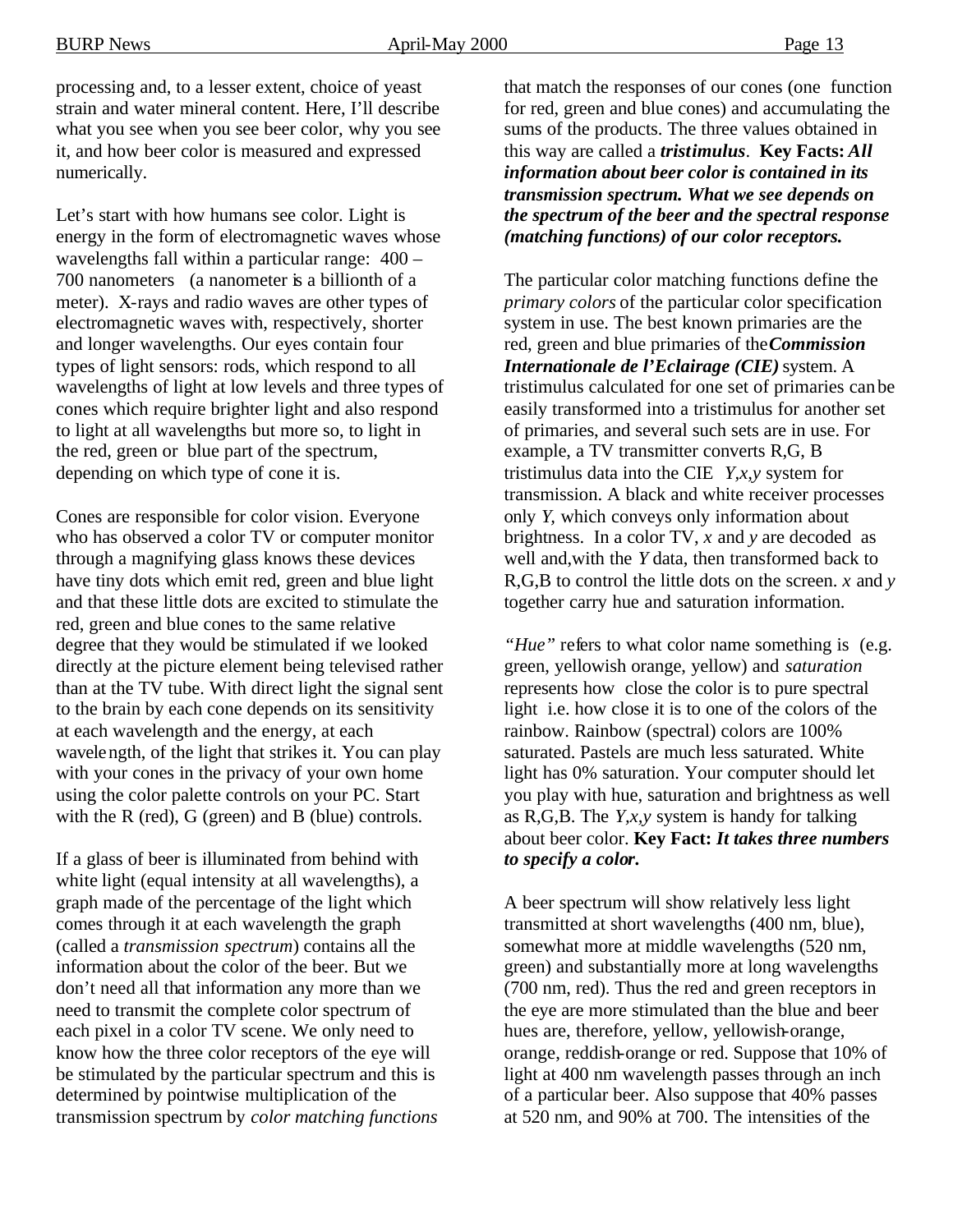exiting light are in the ratio 1:4:9. Now pour into another container, which forces the light to pass through 2" of this beer.

Doubling the thickness of the beer through which the light must pass means that now 10% of 10% will make it through at 400 nm, 40% of 40% at 520 nm and 90% of 90% at 700 nm or, respectively, 1%,16% and 81% at the three wavelengths. The total amount of light coming through is reduced so that the beer will appear darker but the intensities are now in the ratio 1:16:81, and clearly tilted dramatically towards the red. This means that the beer in second container will appear not only darker, but also redder. Because of this phenomenon, all beers will appear red if the path is made long enough. Try shining a bright light through both a glass of Guiness and a carboy of a lighter colored beer you are fermenting. You can even see a color difference in beer between the top and bottom of the traditional conical Pilsner glass.

A similar shift in color towards the red is found as the amount of coloring material in beer is increased. In other words, as more dark malts are used in the grist. In this case the color shift is not as predictable as with light path length. Scientists say that beer does not follow Beer's law but it does follow Lambert's law. This leads to the following **Key Facts***: The color of beer depends on the size of the glass it's in when you look at it. The wider the glass, the darker the beer. The darker a beer looks, the redder it is (though you may need to shine a light through it to see the red).*

Just as brewers want numerical measures of ABV, OG, FG etc. they want a numerical measure of color. In the United States the *absorption* (a logarithmic representation of the light absorbed – 10% transmission corresponds to absorption of 1.000; 1% transmission to absorption 2.000 and so on) of 0.5" of beer is measured at 430 nm using a *spectrophotmeter* and the result multiplied by 10. This is called the Standard Reference Method (SRM) value. On the SRM scale, AB Budweiser measures 2, Pilsner Urquell 7.2, Bass 12.9, Dos Equis16.3, Newcastle Brown Ale 25.7, Schlenkerla Rauchbier 29.8, Guiness 61.5, and Watneys Cream

Stout a whopping 158. Thus, the darker a beer, the higher its SRM.

SRM values are similar in magnitude to those obtained from the Lovibond system, the survivor from a group of visual comparison (to things like iodine solutions) methods all of which suffered from numerous problems, not the least of which was reliance on human subjective judgement. These are seldom used today except for the Lovibond, measure which is applied to the standard wort produced by high colored grains and printed on the grain label. The European Brewing Convention uses a method similar to the SRM: absorption is measured in a 1 cm path at 430 nm and the result multiplied by 25. Thus EBC and SRM are easily interconverted by EBC = 1.97\*SRM. **Key Fact:** *European and American brewers specify beer color by a single number obtained from a spectrophotometric measurement at 430 nm.*

Given that it takes three numbers to specify a color, that the color of beer depends on the depth of the glass it is viewed in, and that the SRM value is a single number, it is clear that the SRM is limited in its ability to convey complete color information about a beer. Yet, it is surprising how well it does in this regard because all beer absorption spectra are shaped similarly (excluding beers like Krieks). [Caution: the going gets a little rough here. Jump ahead to the next Key Fact if this looks like total geek-speak to you]. The shape is well approximated by a curve, which decays exponentially with increasing wavelength.

The rate of decay is approximately the same for all beers. What varies from beer to beer is the scaling factor i.e. the amount of absorption at the blue end of the spectrum and this is where the SRM value is measured. Thus, the absorption spectrum can be calculated approximately from the SRM value, the transmission spectrum is easily calculated from the absorption spectrum and beer color can be calculated from the transmission spectrum as I described earlier. This is the theoretical justification for the SRM. In actually estimating color from SRM, the analyst is more likely to use simple formulas, derived from study of an ensemble of beers (I've looked at 90), that allow him to calculate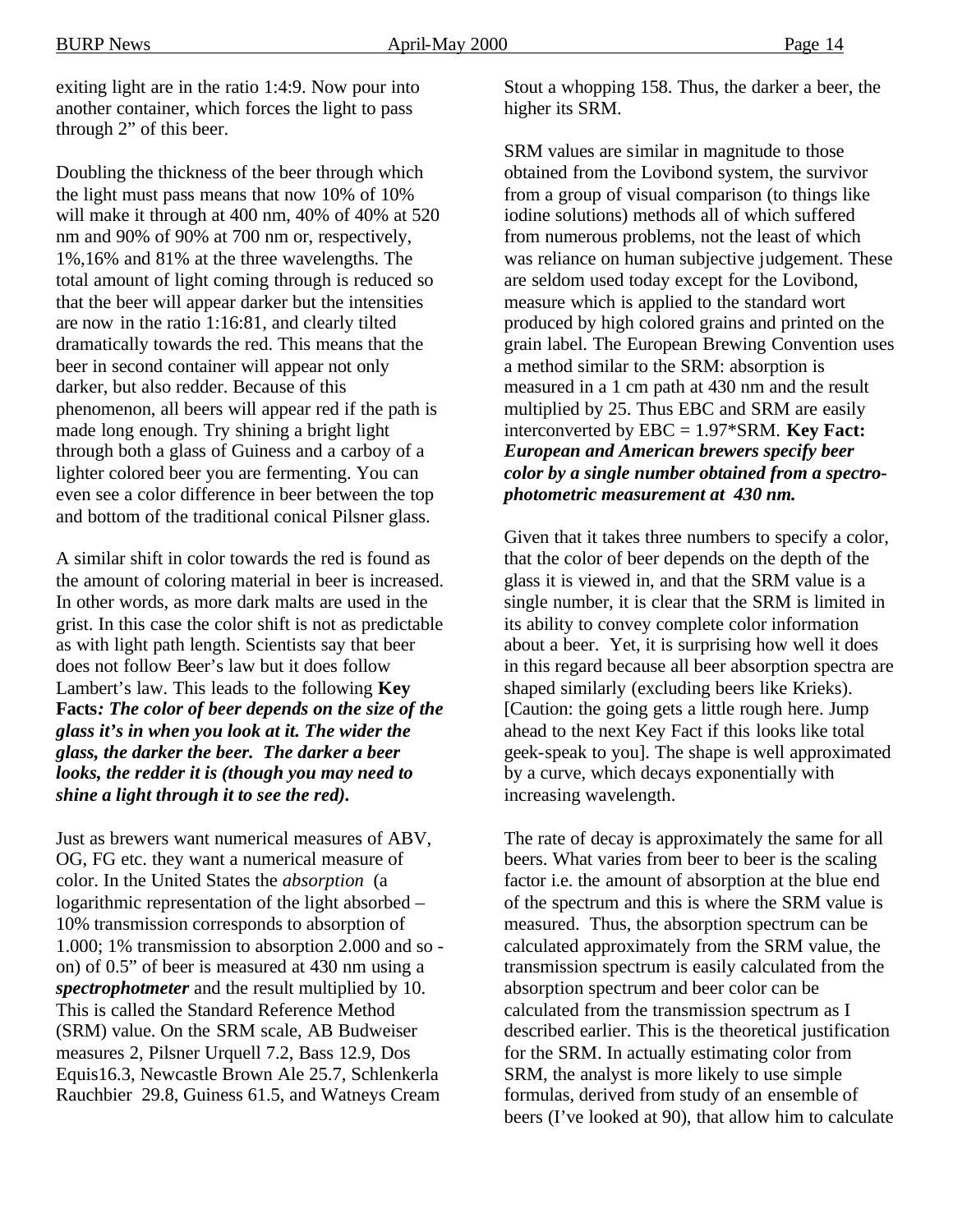estimates of brightness, *Y*, directly from SRM. How accurate is such an estimate? As good as the approximations of how SRM relates to color that we all carry in our heads. Poor enough that we occasionally see situations where a beer with a lower SRM appears darker than another beer with a higher SRM. Another simple formula can be used to estimate *x* from SRM and yet another a gives *y* from the estimate of *x*. Note that separate formulas are required for each path length of interest.

There are better ways to describe the absorption spectrum than by a scaled exponential, and these do result in more accurate calculated colors. The exponential function really requires three parameters to fully describe it (the rate of decay varies from beer to beer and there is a small offset). But even an accurately described exponential is only an approximation to the spectrum. A better approximation can be had by expanding the spectrum as a sum of orthonormal functions. Obtaining an accurate result requires that 3 or 4 terms be retained and, therefore, 3 or 4 coefficients reported. Thus, there seems to be no way to dodge the following **Key Fact:** *Accurate beer color specification requires 3 or 4 numbers.*

A related consequence of the similarity of spectral shapes is that if one plots the colors (*x* and *y*) in a particular path length of an ensemble of beers, is that one will find that they fall along a well defined hump shaped curve in color (*x,y*) space. The right hand, descending leg of the curve is tangent to the locus of pure spectral oranges and reds. The left hand leg descends into the pastel region. The darker the beer, the further along the curve to the right it falls, as we might expect. **Key Facts:** *While beer lightness/darkness ranges widely, beer colors (hue and saturation) are quite restricted. Dark beers (SRM > 10) are pure yellowish-orange, orange, reddish-orange or red.*

**Summary:** Beer color depends on its spectral transmission properties and these depend on the coloring matter in the beer and on the thickness of the path through which it is observed. If a beer looks dark it also looks red. It takes three numbers (*tristimulus*) to describe a color. The single SRM and EBC color values can, nevertheless, be used to calculate approximate tristimulus color information. A better means to communicate beer color information is by means of 3 or 4 coefficients obtained from orthonormal expansion of the measured spectrum. From these, the analyst can reproduce the measured spectrum, scale it to any path and thus calculate the color in any path to an acceptable level of accuracy. It is unlikely that any new system of color specification will be adopted.



# **A Historical Nugget**

"That night we returned to shipboard, with the resolution the next morning to settle on some of these places; so in the morning after we called on God for direction, we came to this resolution to go presently ashore again, and to take a better view of two places, which we thought most fitting for us, for we could not now take time for further search for consideration, our victuals being mostly spent, especially our beere ..." -- *The Mayflower Log***, December 19, 1620**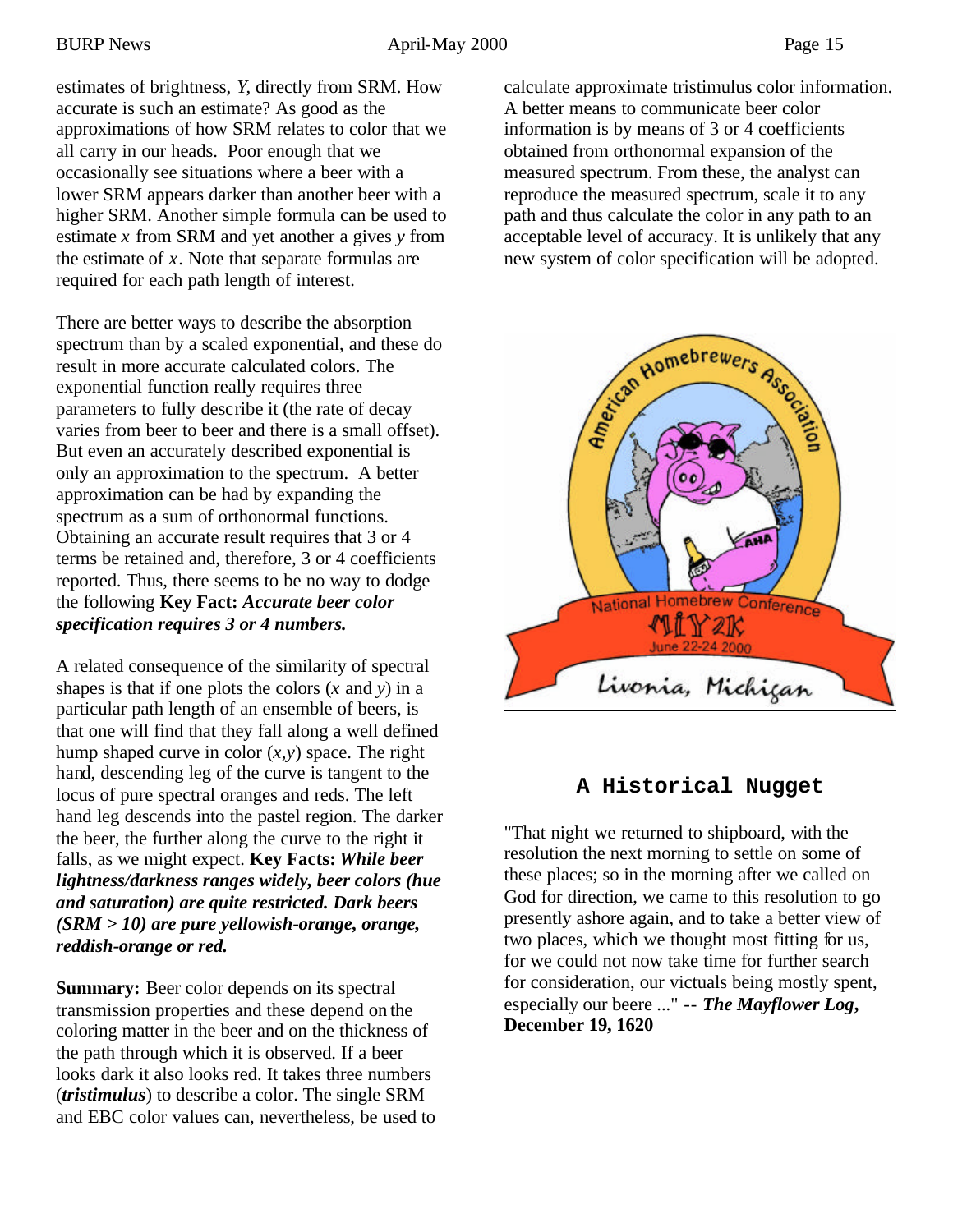# May Meeting Information

# **Special Thanks for Chili Cook-off Prizes**

---------------------------------------------------------------

Special thanks are due to Fred Parker of Hard Times for sponsoring us, once again. This is the 15th or so year that Hard Times has provided prizes for our cook-off.



**BURP Chili Cook-off**

The annual BURP Chili Cook-off, sponsored once again by our good friends at the **Hard Times Café**, will be held at the May BURP meeting. Those who like to prepare (and eat) good, hot & spicy chili should not miss this event! *Chili Cook-off rules:*

- Chili must be prepared on-site, meaning all ingredients must be combined and cooked at the meeting, although individual ingredients, such as vegetables and meats, may be prepared beforehand (i.e., sliced and diced no cooking).
- Recipe must include at least one bottle of beer (preferably homebrew).
- No sabotaging of other contestants' chili will be permitted.
- Chili recipes must be provided to BURP on request.

Other pertinent facts:

- Bring your own portable stove/table/etc. to cook and serve chili or make arrangements ahead of time to share with someone.
- Bribing potential judges is frowned upon.
- Road kill & other exotic meat types are encouraged.
- Vegetarian chili is acceptable (but who would possibly want to eat it?)
- Prizes will be awarded to the top three chilis (popular vote) plus a special prize to the hottest chili.

Winning recipes will be published in the next month's BURP News. The meeting starts at 1:00 P.M. Chili Tasting/judging will start at 2:30 P.M. Chili cooks may come as early as 11:00 A.M. to start preparing chili.



**May BURP Bock Competition**

*Bruce Bennett, Minister of Culture*

The May Club competition is *Bock*. So here is some additional information for BOCKS!!!!

As cold still frequents us, our thoughts turn to beers with a bit more potency, and bock is generally near the top of the list. December is a perfect time to brew bock beers because you'll still be able to lager for about two months before the traditional mid-March tapping date.

# **History of Bock**

The beer that we call bock today has its origins in the north-German town of Einbeck. As early as 1325, the beer of Einbeck enjoyed a good reputation and, for that time, widespread distribution. During the 1500s, historian Heinrich Knaust described the Einbeck beer:

Of all summer beers, light and hoppy barley beers, the Einbeck beer is the most famed and deserves the preference.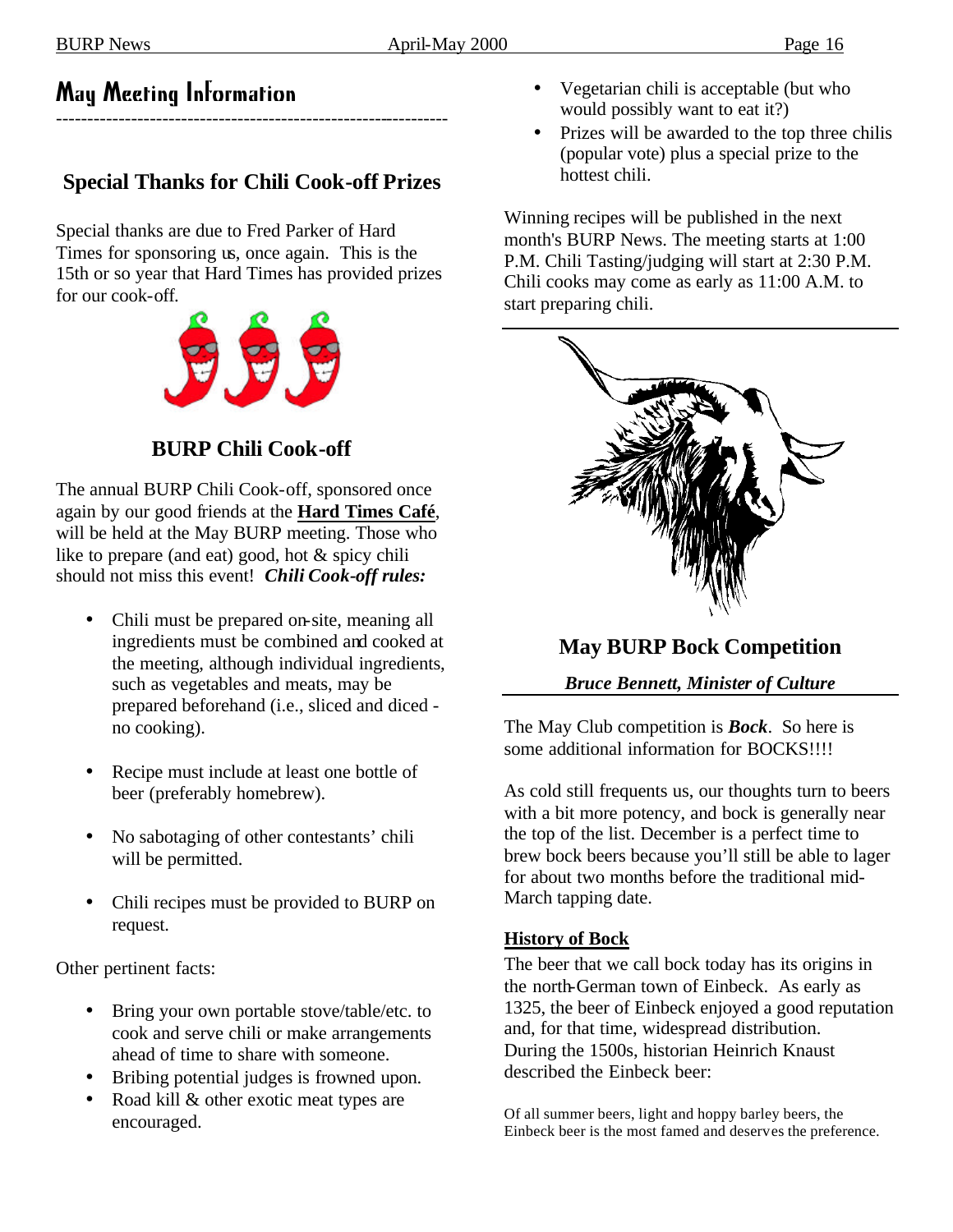Each third grain to this beer is wheat; hence, too, it is of all barley beers the best . . . People do not fatten too much from its use; it is also very useful in fever cases.

Thus, the original bock was made from at least onethird wheat malt in addition to barley. Other sources tell us that it was top-fermented and well bittered. Anyone familiar with contemporary bocks realizes that the beers of Einbeck bear little relationship to the style as known today. Indeed, the term "bock" probably had not been coined before Einbeck's virtual demise during the Thirty Years' War.

Prior to the  $16<sup>th</sup>$  century, the beer made in Munich was not highly regarded, even by the local folk. Many imported beers were enjoyed and the beer from Einbeck was highly favored. As the  $17<sup>th</sup>$ century dawned, the Munich brewers "…bent all their energy to brewing a beer as good as that of Einbeck." This effort failed until a brewer from Einbeck was drawn to Munich in 1612, and lent his skills to the cause.

Of course, the original recipe could not be reproduced precisely. The malts made in Munich were darker, and wheat malts could not be used by regular breweries. Thus, the Munich beer was darker than the Einbeck original. In addition, the high carbonate levels of the Munich water produced a harsh bitterness in highly hopped beers, so the hopping levels were substantially reduced, yielding a malt-balanced beer. Finally, lager fermentations were common in Munich by this time, so the bottom-fermenting yeast was used.

Although the Munich copy of the Einbeck beer bore little resemblance to the original, the resulting beer was still named after the city that inspired it. In the Bavarian dialect, it was called *Ainpoeckish Pier*. The beer was enjoyed by the citizens of Munich and soon replaced the original. Not long after, brewing ceased in Einbeck as a result of the Thirty Years' War (1618-1648), and the name of the Munichproduced beer no doubt began to drift from *Ainpoeckish* to simply *Poeck* and ultimately, to the *Bock* we know today.

Of course, this is not the only story told about the naming of "bock" beer. Those who have spent hours on end enjoying this fine beverage no doubt used their uninhibited imaginations to create fanciful stories about its naming. One even attributes the naming to the Roman Emperor Julian, the Apostate, who lived in the fourth century A.D.-- long before the advent of brewing in Einbeck or Munich.

"Bock" means "goat" in German, and it is not surprising that someone drinking this beer would feel a "kick" and make the verbal connection. Once this was done, a strong association formed between bock beer and the goat—an association that continues even today.

#### **Brewing Bock Beers**

Most beer recipes use a lightly-kilned malt, i.e. pilsner, lager or pale ale malt, for the majority of the grist, but bock can be something of an exception to this rule. When making bock, many brewers look to Munich malt to play the lead role.

Bock was created before the days of specialty malts when things such as chocolate malt, roast barley and even crystal malt were unknown. As a result, most beers were made from a single type of malt. The flavor and color of the malt, and therefore, the finished beer, were determined by conditions during malting, especially the kilning temperatures. The Munich malt we use today appears to be a direct descendant of the malts once used in all Munich beers, including the bocks created in that city. Thus, the use of Munich malt as the primary grain for a bock recipe is historically accurate. In addition, it provides a unique flavor and color contribution to the beer. One caveat: be sure to use only a Munich malt made from 2-row barley, and generally this means going for the imported products.

After Munich malt, the most common grain in bock recipes is crystal malt. If you select Munich malt as your base malt, you should use dark crystal malts for 6 to 10 percent of the grain bill. On the other hand, if you select pilsener malt as the base for your bock recipe, you'll need a bit more crystal, usually 15 to 20 percent.

The next grain that you will want to include is chocolate malt. Most recipes employ a small portion, ranging from 1 percent to 4 percent with an average of about 2 percent of the total grist bill.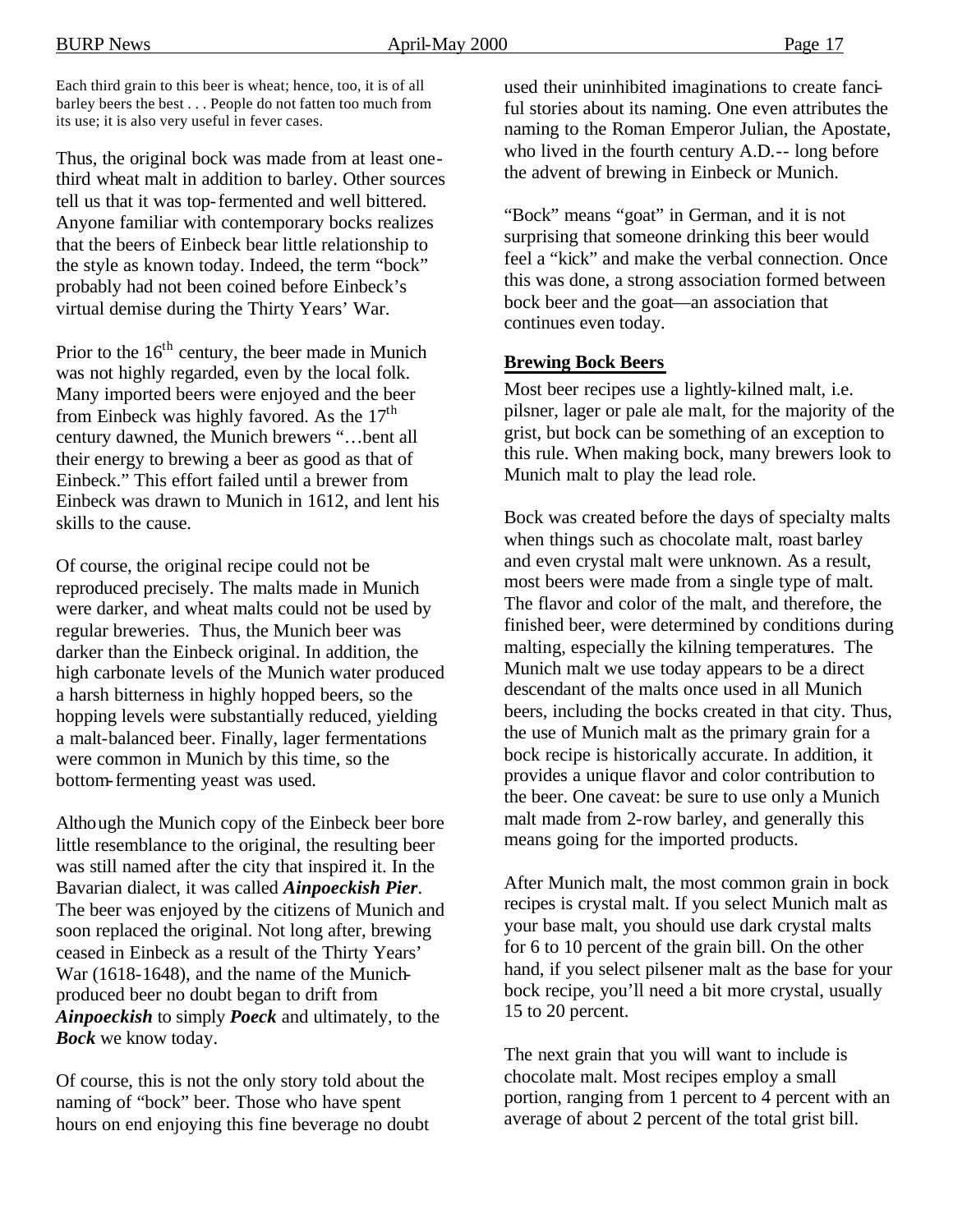The majority of all bock recipes have grain bills composed of just these four grains: pilsener or tworow malt, Munich malt, crystal (or caramel) malt and chocolate malt.

Bock recipes also are the perfect place to use some malt extract. The higher gravities required by the style sometimes stretch the limits of mash capacities. An excellent bock beer can be made using a small mash and a generous dose of extract.

# **Hopping**

Bock beers require a light touch with hops. Bitterness levels are low and little or no hop flavor or aroma should be detected. Classic German aroma varieties are favored such as Hallertau, Hersbruck, Tettnang, Spalt and even Saaz. Classic German aroma hops are generally used for all of the hop additions in bock beers. Recommended European varieties are: Hallertau, Hersbruck, Tettnang, Spalt, and Saaz. Workable American-grown alternatives are Liberty, Crystal and Mt. Hood.

For bittering, you'll want 5 to 6 alpha acid units equal to one ounce of 5% to 6% alpha acid hops, two ounces of 2.5% to 3.0% alpha acid hops or any other combination where the alpha acid percentage multiplied by the ounces equals 5 to 6. Boil these hops for 45 minutes to one hour. If you want, you can add a small hop addition about 15 minutes before the end of the boil. Use one of the varieties listed above and add no more than one-half ounce.

# **Fermentation**

The critical step for bock fermentation is achieving proper lagering temperatures. If you can achieve 50 to 55 F, use a lager yeast that emphasizes malt complexity, such as the Wyeast Bavarian Lager. Strange as it may sound, if you are not able to achieve these cool temperatures for fermentation, you might want to make this beer using an ale yeast. The American Ale or Chico Ale yeast strain is typically very clean and can give you a somewhat lager-like product, especially if fermented at temperatures of 62 to 66 F. Regardless of which yeast you use, you'll want to allow a period of lagering after fermentation. For lager yeasts, this phase should be conducted at 35 to 40 F. If you use

the ale yeast, you might allow for a slightly warmer lagering temperature, say 40 to 50 F.

# **Bock Beers Accepted for Competition:**

# *a. Traditional German Bock*

Copper to dark brown. Full body. Malty sweet character predominates in aroma and flavor with some toasted chocolate malt character. Low bitterness. Low hop flavor, "noble-type" OK. No hop aroma. No fruitiness or esters. Low to medium diacetyl OK. OG 1.050-74, 6- 7.5%, 20-30 IBU, 20-30 SRM. [Aass Bock, Frankenmuth Bock, Baderbrau Bock]

#### *b. Helles Bock*

Pale to amber. Mediu m body. Malty sweet character predominates in aroma and flavor. No toasted chocolate malt character. Low bitterness. Low hop flavor, "noble-type" OK. No hop aroma. No fruitness or esters. Low to medium diacetyl OK. OG 1.066-68, 6-7.5%, 20-35 IBU, 4.5-6 SRM. [Ayinger Maibock]

#### *c. Doppelbock*

Light to very dark; amber to dark brown. Very full body. Malty sweetness evident in aroma and flavor can be intense. High alcoholic flavor. Slight fruitness and esters OK, but not very desirable. Low bitterness. Low hop flavor, "noble-type" ok. No hop aroma. Low diacetyl OK. OG 1.074-80, 6.5-8%, 17-27 IBU, 12-30 SRM. Paulaner Salvator, EKU Kulminator, Spaten Optimator]

# *d. Eisbock*

A stronger version of Doppelbock. Deep copper to black. Very alcoholic. Typically brewed by freezing a doppelbock and removing resulting ice to increase alcohol content. OG 1.092- 1.116, 8.6-14.4%, 26-33 IBU, 18-50 SRM. [EKU 28, Kulmbacher Reichelbrau Eisbock, Niagra Falls Eisbock]

#### **Recipe Corner** *Andy Anderson, Brewer of the Year*

\_\_\_\_\_\_\_\_\_\_\_\_\_\_\_\_\_\_\_\_\_\_\_\_\_\_\_\_\_\_\_\_\_\_\_\_\_\_\_\_\_\_\_\_\_

So when was the last time you ever made a bock? Maybe you've put it off with the idea the higheralcohol lagers are tough to brew. Or, maybe you just were not sure what to do. Well, this month's recipe should be able to at least provide you with a good recipe. It is a traditional bock, and it won the Bock category in the 1998 Spirit of Free Beer. As that was our first year being a *Qualifying Event for the Masters Championship of Amateur Brewers*, we received many entries from around the country.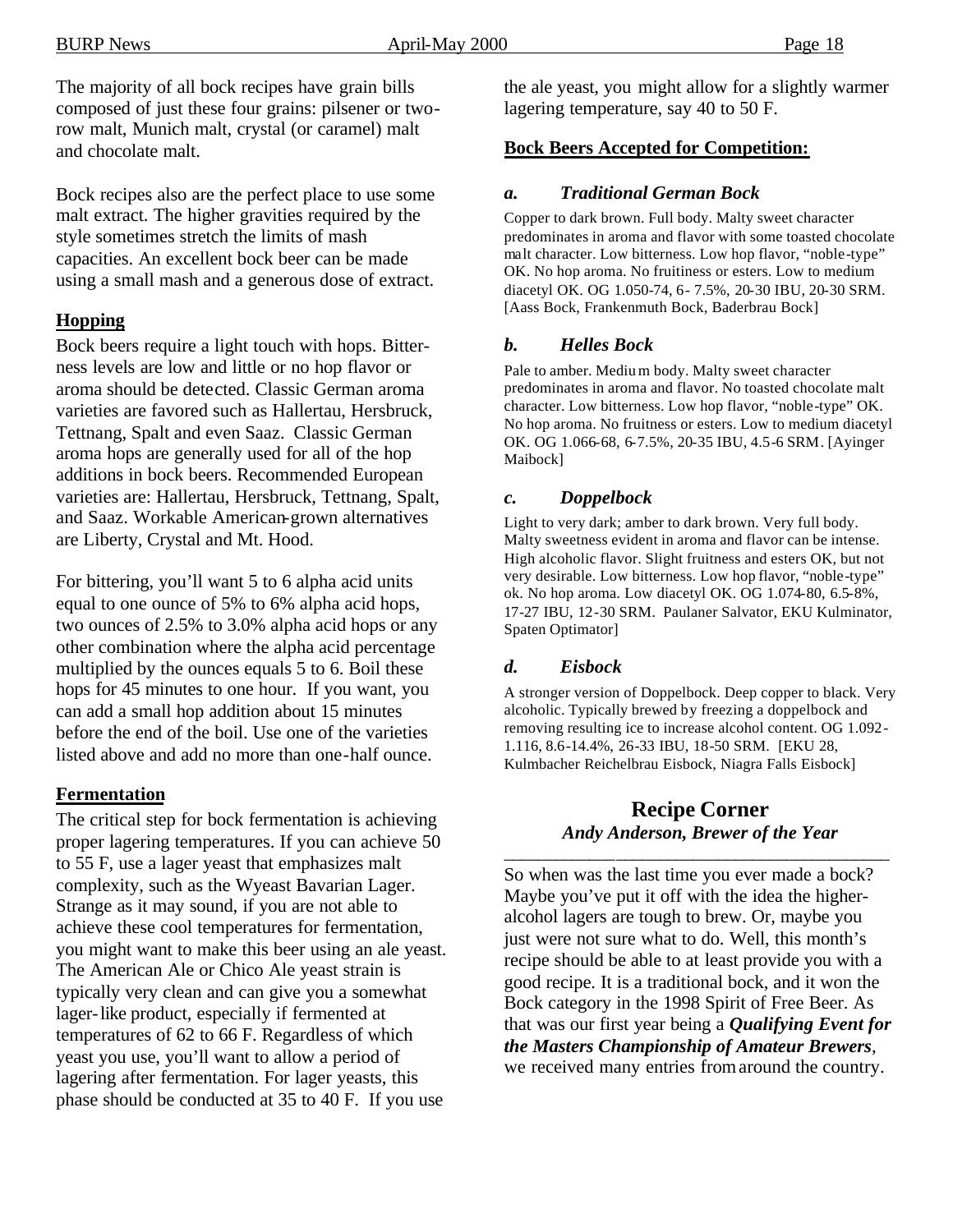This bock is a perfect example, as it was submitted by **David Meyers**, a brewer from Salt Lake City, Utah. Utah has laws preventing the sale of beers with the alcohol found in this recipe. He may have had to brew his own out of desperation ... you can choose to brew this bock out of choice. Have fun!

#### **Traditional Bock**

**OG = 1.068 FG = 1.018 5 gallon recipe**

#### **Grist:**

5 lb DWC Lager malt 5 lb DWC Munich malt 1 lb medium crystal malt

# **Mash Schedule:**

Strike in at 135 F. Take a decoction of 1/3 of the mash. After converting starches and raising to a boil, add decoction back in to raise mash up to 152. Hold for 45 minutes. Mash out at 168. Sparge with 170 water. [Sparge water was adjusted to a pH of 5.7 with lactic acid.] *(Andy's note: this really isn't necessary for our typical water supply.)*

# **Hopping:**

20 IBU of Hallertau (2.25 oz of 4% Hallertau at 45 minutes)

# **Yeast = 2124 Wyeast**

Ferment 11 days at 53, then another 16 days at 53 for secondary. *(Andy's note: I would then lager at around 32 for a month, but what do I know – he won :-)*



# **A Fool's Guide to Brewing Terms**

*Aerate* Plane attack. *Aging* Wrinkling; sagging; being made fun of by teenagers.

| What you have when a blonde puts                       |  |  |  |
|--------------------------------------------------------|--|--|--|
| her fingers in her ears.                               |  |  |  |
| What you must pay in school.                           |  |  |  |
| Not homebrew. Urine.                                   |  |  |  |
| Unsightly lesion.                                      |  |  |  |
| Young valet attendant.                                 |  |  |  |
| Like purple haze, only colder.                         |  |  |  |
| <b>Conditioning</b> Exercising; getting in shape.      |  |  |  |
| <b>Contamination</b> What religious fanatics practice  |  |  |  |
| on heathens.                                           |  |  |  |
| Dry hopping Not the real thing.                        |  |  |  |
| 1) Christian holiday. 2) Fred                          |  |  |  |
| Sanford's ugly sister.                                 |  |  |  |
| Remove.                                                |  |  |  |
| <b>Final gravity</b><br>What you weigh when you die.   |  |  |  |
| Farting.<br><b>Flocculation</b>                        |  |  |  |
| Crotch.                                                |  |  |  |
| Fortune teller.                                        |  |  |  |
| What my ex-wife stopped giving                         |  |  |  |
| me after we got married.                               |  |  |  |
| What a bunny does.                                     |  |  |  |
| Catholic church gathering.                             |  |  |  |
| French pastry.                                         |  |  |  |
| Past era in American history, e.g.                     |  |  |  |
| Alexander's Lag Time Band                              |  |  |  |
| When birds shed feathers.                              |  |  |  |
| Molest.                                                |  |  |  |
| <b>Microbrewery</b><br>Brewery run by midgets.         |  |  |  |
| Microorganism Very small sexual climax. Like           |  |  |  |
| my ex-wife used to give me.                            |  |  |  |
| Original gravity Birthweight.                          |  |  |  |
| Become an ugly, hairy beast. Also                      |  |  |  |
| called HowardSternize.                                 |  |  |  |
| My ex-wife.                                            |  |  |  |
| What you do before painting.                           |  |  |  |
| What you do after a big meal.                          |  |  |  |
| Arrange billiard balls in a triangle.                  |  |  |  |
| Sweating.                                              |  |  |  |
| Greeting.                                              |  |  |  |
|                                                        |  |  |  |
|                                                        |  |  |  |
| Prevent from reproducing.                              |  |  |  |
| A bunch of soldiers.<br>Many of these make a sentence. |  |  |  |
|                                                        |  |  |  |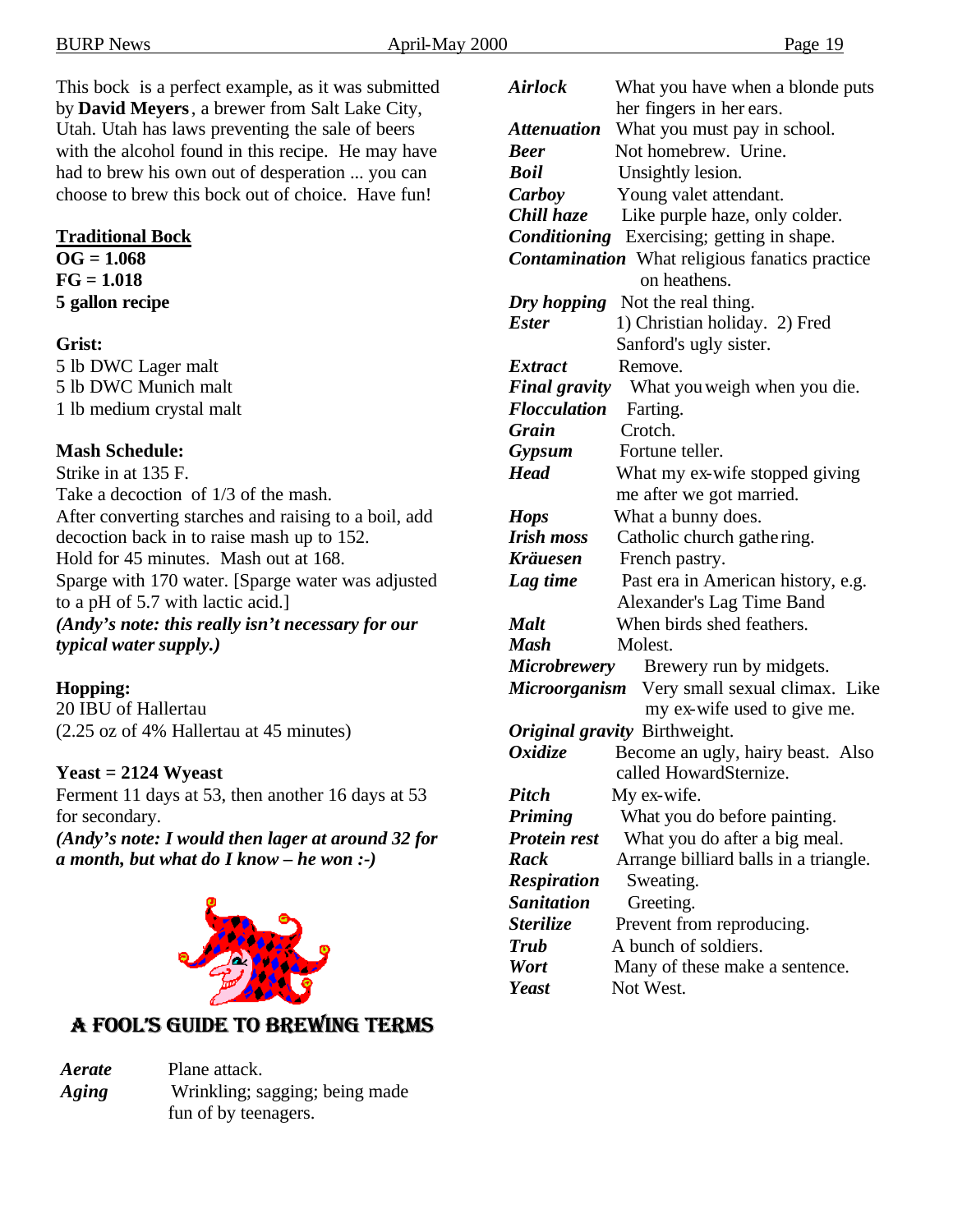

# **For the Good of the Order**

Just in case any one out there has not heard of the AIDS Ride before, I would like to shed a little more light on the topic. The AIDS Ride is an event that raises money for AIDS relief, research, and prevention programs. The major beneficiaries of the DC Ride are Food and Friends and the Whitman Walker Clinic. Each Rider is required to raise a minimum of \$2000. Last year over 1700 riders raised 4.8 million dollars! While 330 miles does sound like a long way (especially without beer), by the time the ride is finished one finds himself unprepared to stop. Everyone looks forward to sleeping in a REAL bed and using REAL in-door facilities again, but there is a certain quality about life on the Ride that is painfully missed in the REAL world.

For three and a half days you are surrounded by people who are united for a cause. Riders seem to forget about beltway traffic and life at work... instead you find folks looking out for one another; courteous, considerate, generous behavior. After those few short days on the ride the miles seem like the least important aspect. I should point out, and those who know me may be shocked to hear this, staying hydrated on a Ride like this in June is challenging enough that I really didn't even want to drink a beer. I drank a couple beers the night after finishing the ride and was practically asleep before we left the bar.

The time spent on the bike is enjoyable for most. The course is not too hilly until you get into Northern Virginia. I will admit, the last part of the third day pretty well kicked my ass. The fourth day is wonderful Though ... it seemed like the entire remaining forty miles was lined with people cheering on the riders. And the feeling riding into DC for the closing ceremony is indescribable ... very intense. It seemed like thousands of people were gathered as we rode on to the mall. The closing ceremony is a highly charged emotional event.

All the propaganda for the Ride talks about how it will change your life... if the whole experience leading up to the closing ceremony does not affect you, the last forty five minutes certainly will. I can hardly look at group of cyclists now without getting a little choked-up.

I know this has been a little long winded but if you are still in tune and would like to find out more you can check out www.dcaidsride.org If you are interested in pledging me or Team Moon River Brewing, you can find pledge forms at the web site and simply reference my rider number 309. If you are interested in signing up to Ride, it's not too late. There is still time to get in the necessary training and raise that money. If anyone has any questions about the Ride email me at: pink@moonriverbrewing.com Cheers for now, John Pinkerton

[You can also pledge to Anna Le Mon at alemon@foodandfriends.org]

# **National Homebrew Day** *Larry M Matthews, Carboy/Trub Member*

The CARBOY (Cary-Apex-Raleigh Brewers of Yore) from Raleigh, NC, would like to invite you to participate in a weekend of fun and beer on May 5 - 6. Our club has traditionally brewed a beer each NHD at a local brewery in Raleigh. Our sister club TRUB from Durham has always assisted and joined in the fun.

This year, in addition to brewing a 20bbl batch, of a Classic American Pilsener, we will conduct a small select CAP Only Competition and we will have several short educational sessions on the CAP beer style during the day. George Fix, who just last week took 3rd place with his CAP in the MCAB II competition in St Louis will be joining us and be the featured speaker during the day.

We will be inviting members of the CBM (Charlotte), MALT (Asheville), Wort Hawgs (Winston-Salem), DEA (Greenville), and ATF (New Bern) to join us in the fun. If you can get out of town for the weekend, come down south and join us. We will start Friday night at the brewery with a grain grinding session (over 1200 lbs of grain) and then move to Flying Saucer for a few commercial beers (over 75 on tap). Brewing, breakfast and beer will begin at 8:00 AM on Saturday morning. Lunch